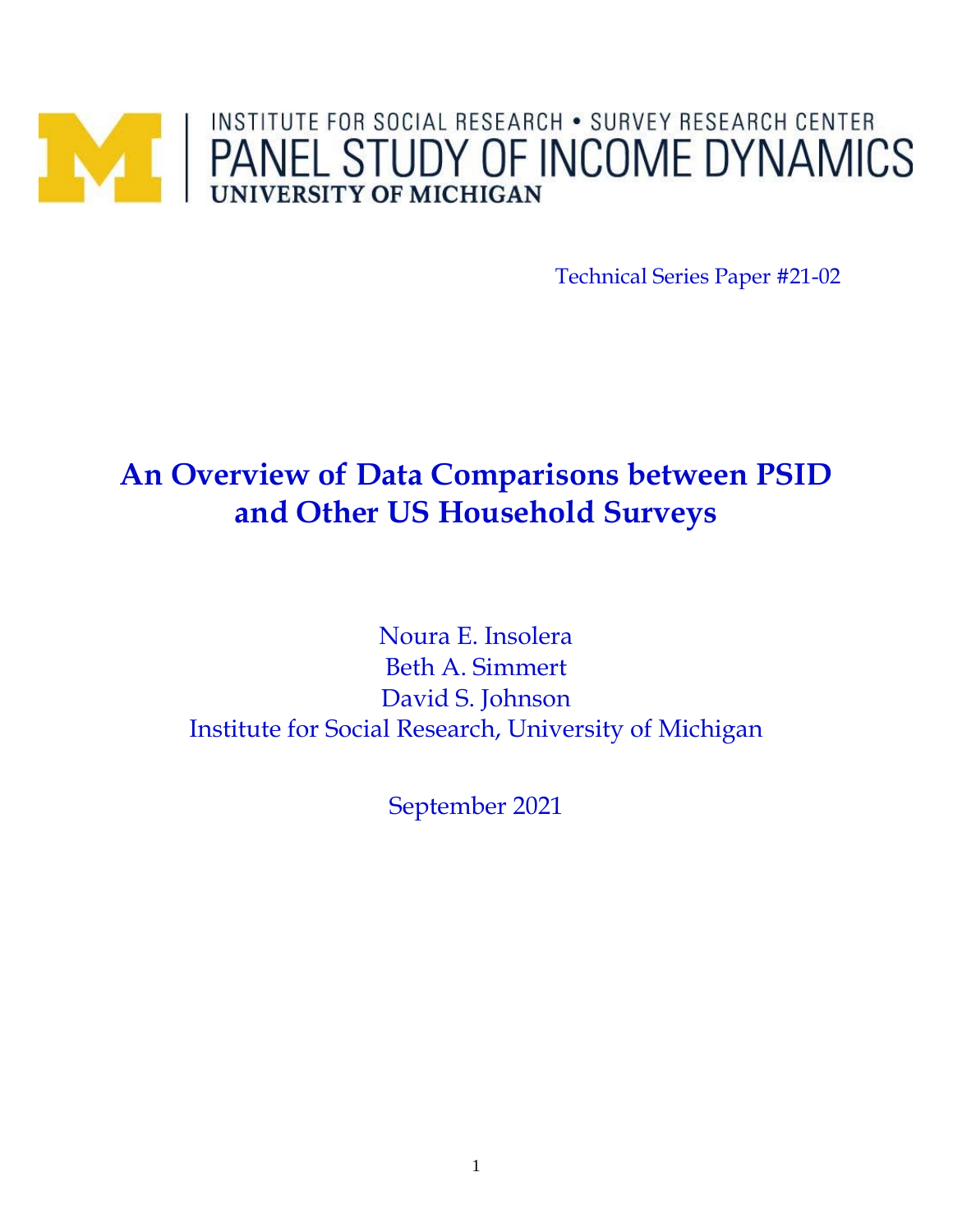#### **1. Introduction**

The Panel Study of Income Dynamics (PSID) is the world's longest running national household panel survey. Begun in 1968, the study has followed original sample members and their descendants for over 50 years. In order to assess data quality, PSID releases technical papers and other estimates to compare the panel's findings to those of other nationally representative surveys in the United States. The objective of this technical paper is to present a brief overview of these comparisons for the topics of income, expenditures, health, wealth, and time use.

We begin with an overview of the PSID. Next, we describe each associated study and the domain specific information they and PSID have collected. Finally, we include estimates of the relationship between the measures used in PSID and each study through the 2019 wave.

#### **2. PSID Overview**

The PSID is conducted by faculty at the University of Michigan's Institute for Social Research. It began in 1968 with a sample of over 18,000 individuals in around 4,800 households. The PSID sample design is unique in that it follows not only the original 1968 sample members but also their descendants as they leave home to form their own independent economic family units. The rules for following individuals were designed to maintain a representative sample of families at any point in time as well as across time. In single-headed households, in depth questions are asked about the Reference Person (Head before 2017); in couple-headed households information is gathered about both Spouses/Partners. One respondent per family unit is interviewed in each wave, typically by telephone with a relatively smaller number being interviewed in person. Questions are also asked about other members of the family unit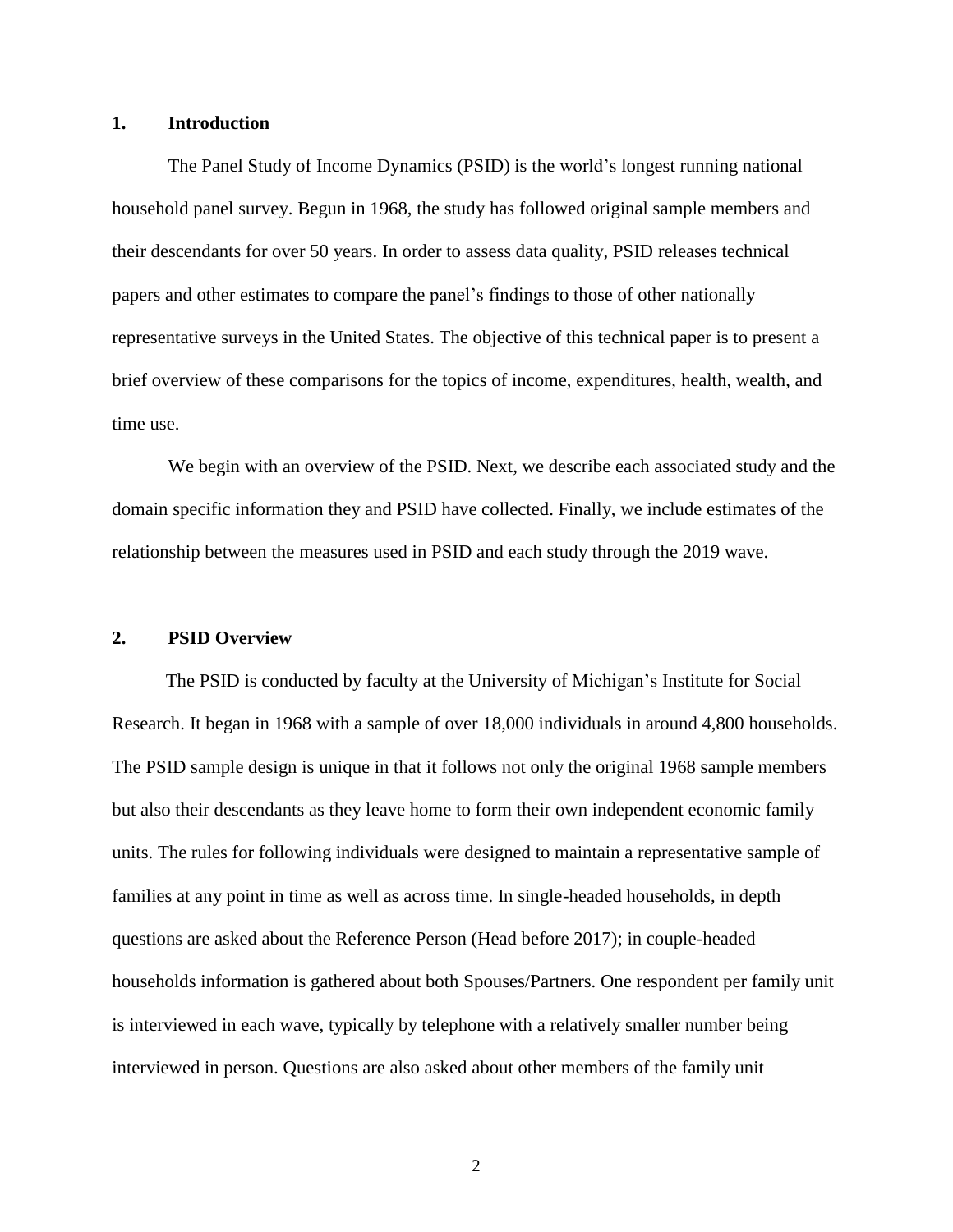(McGonagle, Schoeni et al. 2012).

The initial focus of the PSID was on changes in employment, income, and other conditions related to poverty. Over the life of the survey, content has been added to include many other domains that may influence the life course. Due to the length of the panel, its genealogical design, and broad content area PSID is uniquely positioned to provide a wide variety of information on multiple generations of families across time. Over the last 50 years, PSID has collected data on more than 82,000 people, and as many as seven generations within sample families are represented.

#### **3. Household Income: Comparisons to the Current Population Survey**

PSID income measures are compared to the [March Current Population Survey \(CPS\).](https://www.census.gov/programs-surveys/cps.html) The CPS includes about 60,000 households and is conducted by the US Census Bureau. Households are in the survey for four consecutive months, out for eight months, and then return for another 4 months, before exiting the study permanently. This scheme allows for the constant replenishment of the sample. The CPS is administered both in person and through telephone interviews.

The comparison of PSID and CPS data is not straightforward as the surveys use different definitions of "family." The sample following rules for PSID require adopting a broader definition of family that encompasses unmarried couples living together and sharing resources, as well as single-person "families." In order to obtain the most comparable estimates of income, we base our analysis on the CPS household unit definition instead of the PSID's definition of family unit. If you would like more information about the PSID and CPS income comparisons, please see [Gouskova, Andreski, and Schoeni \(2010\).](https://psidonline.isr.umich.edu/Publications/Papers/tsp/2010-01_comparing_estimates_of_fam.pdf)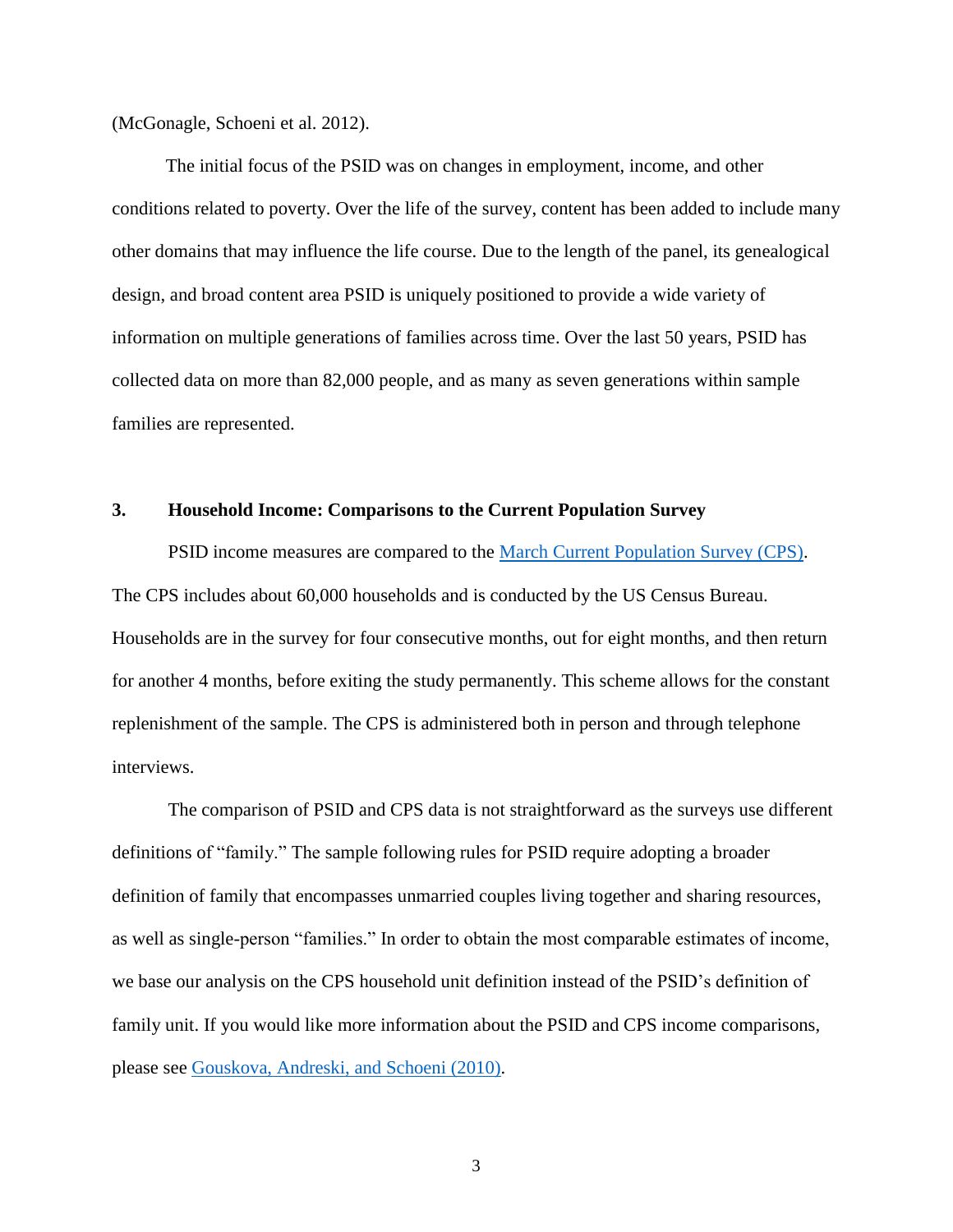Figure 1 presents the comparisons between PSID and CPS income data for 1967-2018, which were asked in 1968-2019 about the previous calendar year. As can be seen, at almost all points in the distribution before 2016 we find that the estimates based on the PSID are higher than the estimates based on the CPS. This is especially true for the top 20% of the distribution, where the gap between the estimates is more pronounced. In contrast, the magnitude of difference for 1967-2014 is fairly constant across the entire distribution. In 2016, though, we see a convergence of estimates, where from the  $60<sup>th</sup>$  percentile and above CPS's estimates are higher than PSID's estimates, which can be linked to the redesign of the CPS instrument. Irrespective of this as yet fully explained difference, the close agreement in trends over time is remarkable given the substantial differences between the two surveys and the amount of change that both surveys have undergone.

#### **4. Expenditures: Comparisons to the Consumer Expenditures Survey**

PSID expenditure measures are compared to the [Consumer Expenditure Survey \(CE\).](https://www.bls.gov/cex/home.htm) CE is collected by the US Bureau of Labor Statistics (BLS) with the goal of informing estimates of the Consumer Price Index. The sample is drawn from the US Census Bureau and the interviews are conducted primarily in person, with some telephone interviewing. The family is reinterviewed every three months and expense diaries are collected for those three months. After their fourth consecutive interview, the family is dropped from the survey and replaced by another Census Bureau family. This rolling sample design means that about 25% of the sample is refreshed every quarter.

Although the expenditure categories are fairly similar between PSID and CE, the CE survey collects information at a more granular level. PSID estimates are released in nine broad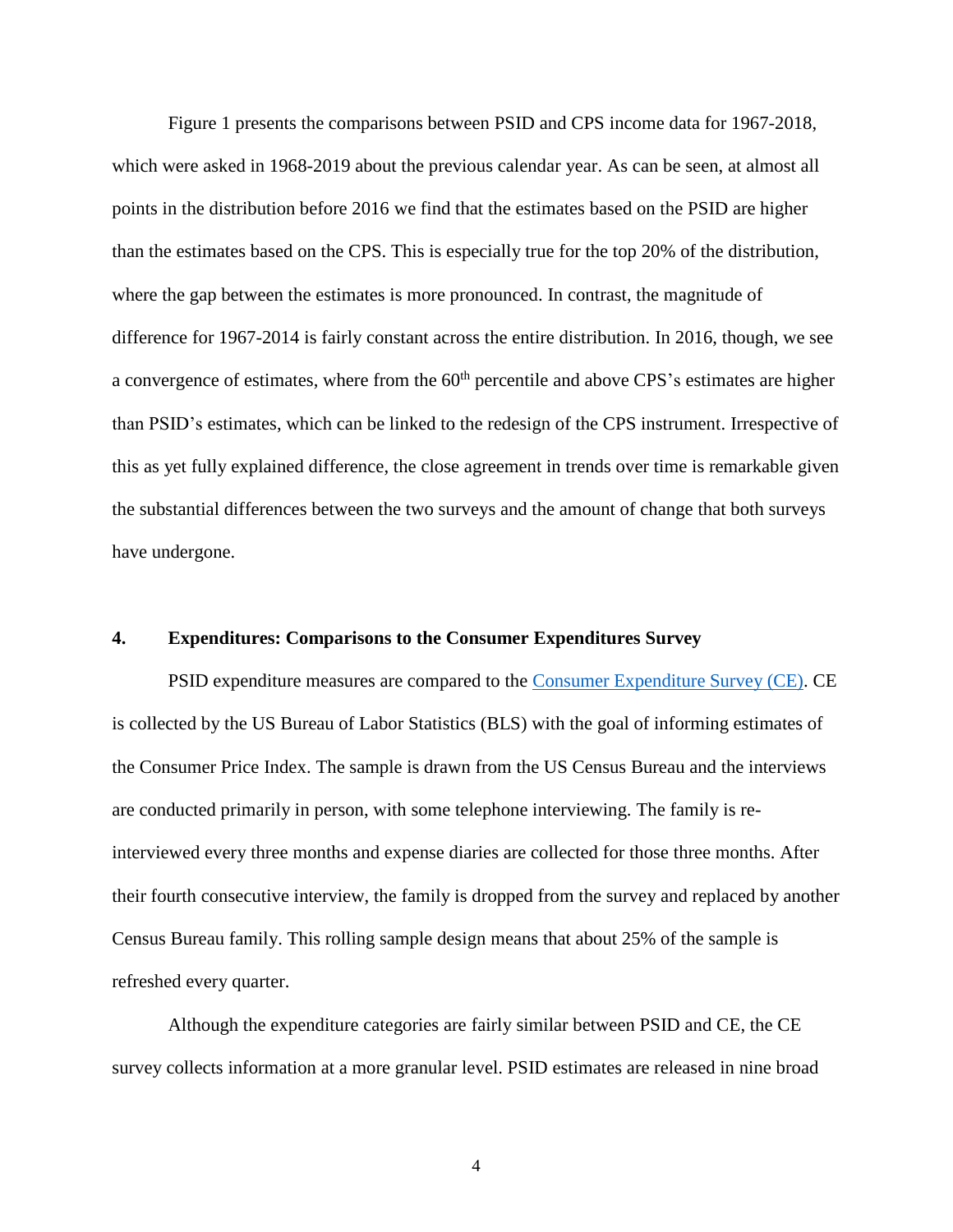categories, some of which are further divided into subcategories, while the CE assigns each expense into one of several hundred Universal Classification Codes (UCC). CE UCC codes have been aggregated in order to match the categories in PSID. Please see [Andreski, Li, Samancioglu,](https://pubs.aeaweb.org/doi/pdfplus/10.1257/aer.104.5.132)  [and Schoeni \(2014\)](https://pubs.aeaweb.org/doi/pdfplus/10.1257/aer.104.5.132) for more information on the detailed steps taken to map the CE survey data to PSID.

Table 1 presents the comparisons between PSID and CE data for 2005-2019. Note that all amounts are reported in nominal dollars, as we do not adjust for inflation. Using these comparable definitions, total expenditures align closely over time with an average ratio of PSID to CE equal to one. In addition, for nearly all of the nine broad categories measured, PSID and CE estimates align closely in amount and/or trend & pattern. For example, PSID and CE estimates for food, housing, transportation, and health care are very similar over time, with food (PSID=\$9,172; CE=\$8,915) and transportation (PSID=\$9,021; CE=\$8,624) estimates slightly higher in the PSID-2019, housing (PSID=\$20,352; CE=20,355) almost equal, and health care (PSID=\$4,103; CE=4,886) expenditures slightly higher in CE.

Expenditures in 2019 for education (PSID= $$1,378$ ; CE= $$2,176$ ) and recreation & entertainment (PSID=\$846, CE=\$1,522) follow the consistent trend of PSID estimates being lower than those in the CE. The gap between PSID and CE education expenditures began after 2007 and has widened since then, while the gap for recreation & entertainment has remained wide. Conversely, expenditures for clothing & apparel (PSID=\$1,239; CE=\$974) and trips  $\&$ vacations (PSID=\$2,097; CE=\$1,614), show the opposite pattern as they are consistently lower in CE than PSID. The comparison between PSID and CE estimates for childcare is less straightforward, as CE estimates were slightly higher before they converged in 2009 and PSID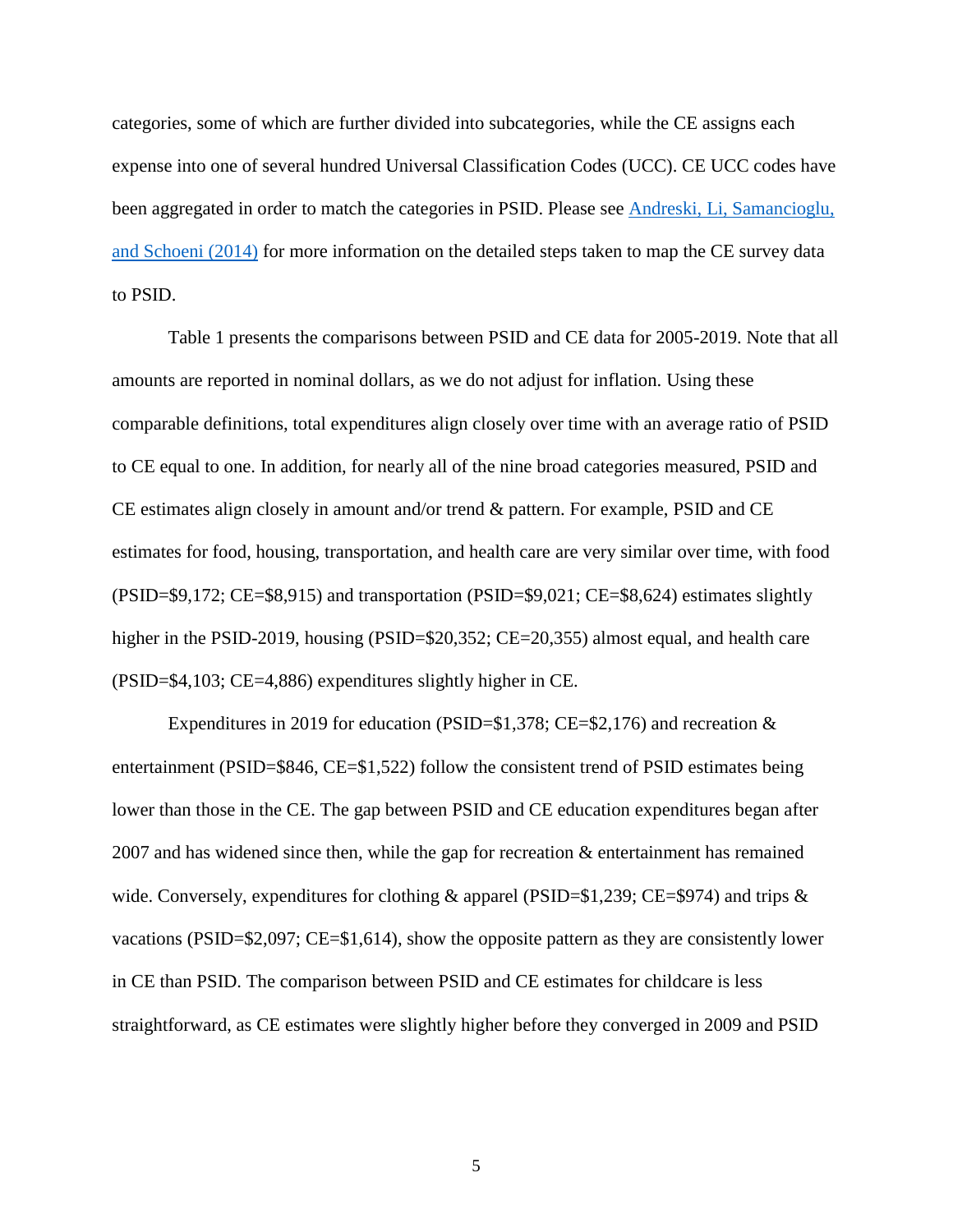estimates higher after that time. PSID-2019 childcare estimates (\$434) were higher than in the CE (\$307), a gap that has remained fairly steady since 2015.

The differences between PSID and CE category expenditures most likely occur because of dissimilarities in survey methodology, specifically that the PSID asks only one question for each of these categories, while CE has many questions about specific product types. Further, detailed questions and quarterly recall periods may make it easier for CE respondents to report both regular and irregular expenditures while the longer span of time between purchases and interviews may make it harder for PSID respondents to accurately report irregular expenses.

#### **5. Health: Comparisons to the National Health Interview Survey**

PSID health information is compared to the [National Health Interview Survey \(NHIS\),](https://www.cdc.gov/nchs/nhis/index.htm) the primary source of information on US health. NHIS is conducted by the Centers for Disease Control and Prevention's (CDC) National Center for Health Statistics (NCHS), with the US Census Bureau collecting basic health and demographic information from a representative sample of adults in the United States. The NHIS methodology and instruments were revised in 2019. Before that time, the NHIS survey began with a brief household interview, with all adults at home at the time being asked about their general health status, work limitations, and access to health insurance. Proxy reports for adults not at home at the time of the interview were also collected. One adult in the household was then randomly selected for the detailed NHIS health interview. In 2019 and after, the sample adult is identified first and only they are asked to complete an interview, although proxy reports are still allowed for sample adults who are not able to participate on their own. Each survey is expected to include around 30,000 sample adults and all statistics are weighted to represent the US adult population in a given year.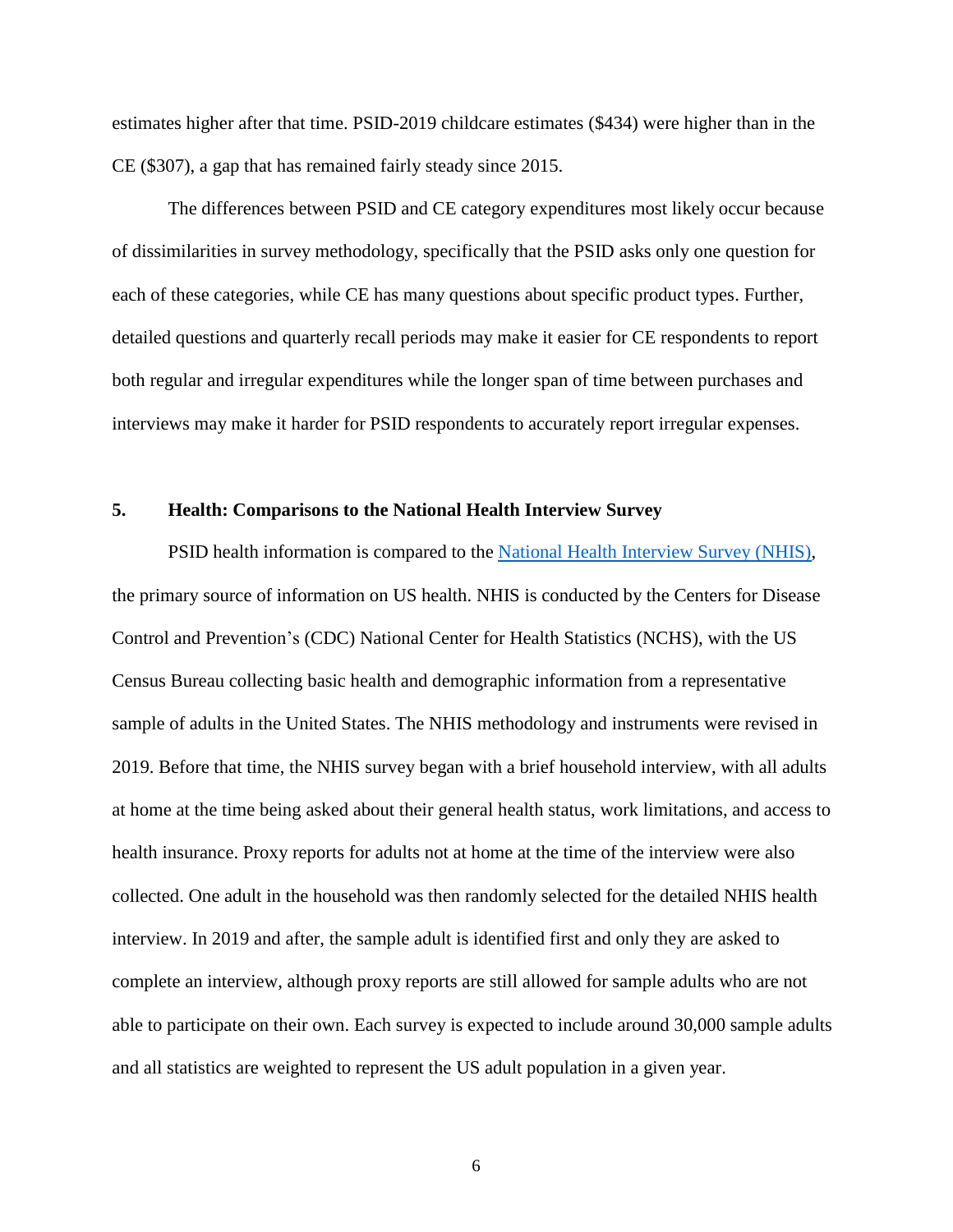For this comparison, we use ten PSID and NHIS health measures collected from 1999- 2019: body mass index, work limitation, six chronic conditions (stroke, hypertension, diabetes, cancer, myocardial infarction, and asthma), self-rated general health (excellent, very good, good, fair, and poor), and smoking status (current smoker, ever smoked). The questions are similar across the two surveys for most measures. The differences in wording for the questions about height and weight, smoking, emotional distress, and chronic condition diagnosis are noteworthy. Please see [Insolera and Freedman \(2017\)](https://psidonline.isr.umich.edu/Publications/Papers/tsp/2017-01_Health_Data_update_2015.pdf) for more information on these methodological differences. The 2019 NHIS redesign also means that measures for general health status, work limitation, and access to health insurance are now collected from a different universe of respondents. Finally, NHIS has stopped asking the items for the K-6 Non-Specific Psychological Distress Scale in 2019, so we only report the PSID results for that wave.

Table 2 shows that NHIS estimates of obesity are consistently a percentage point or two higher than the PSID estimates, but the two track closely since 1999. The percentage currently smoking is nearly identical in the two surveys and has declined modestly over time. The percentage who those who ever smoked is consistently higher in PSID, with PSID estimates fluctuating from 18%-20% whereas the NHIS estimates are 11%-12%. The prevalence estimates for the various chronic conditions align closely. Hypertension, diabetes and stroke prevalence appear to be modestly higher in the PSID but generally changes over time in similar ways in both studies.

Although the share of those whose work is limited by health had been consistently higher in the PSID before 2019, the magnitude of difference had been nearly identical across those 10 waves (6%-8% difference). In 2019, the PSID health limitations estimates stayed the same (19%), while increasing substantially in NHIS (12% in 2017; 22% in 2019). Health insurance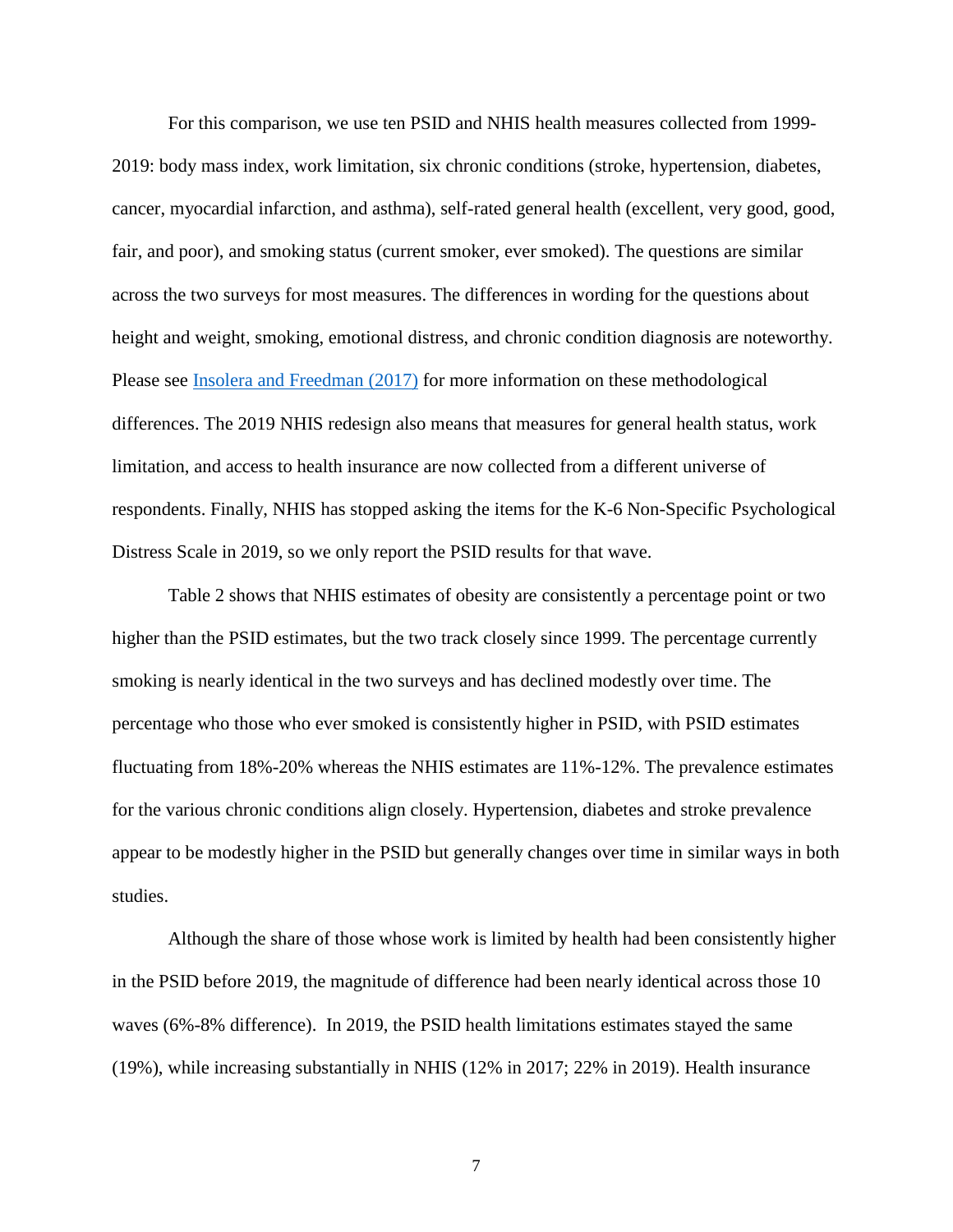coverage has tracked closely over time in both surveys, with PSID and NHIS seeing similar sharp upticks in coverage after the full implementation of the Affordable Care Act in 2014. Since that time, the estimates have been level, although they fell slightly in NHIS and PSID between 2017 and 2019, matching what has been reported by the U.S. Census Bureau's Current Population Reports on Health Insurance Coverage in the United States [\(Keisler-Starkey and](https://www.census.gov/library/publications/2020/demo/p60-271.html)  [Bunch, \(2020\)\)](https://www.census.gov/library/publications/2020/demo/p60-271.html). Although the uninsured rate is drastically lower than a decade ago, they have seen a slight increase in recent years.

The largest discrepancies between the two studies are reflected in general health status, see Figures 2a and 2b, where PSID consistently has a lower percentage of people reporting themselves in excellent health relative to NHIS, though this difference narrowed by four percentage points between 2017 (15% point difference) and 2019 (11% point difference). The percentage reporting excellent or very good health is also lower in PSID even though the pattern over the last 20 years is nearly the same (from 56% to 48% in PSID and 64% to 57% in NHIS). The movement in 2019 away from NHIS trends for general health status, health insurance access and, especially, work limitations may be due to the NHIS redesign, as these three items are now asked of only the sample adult and not all adults in the household (including potentially multiple proxy reports in a household) as they previously had been asked.

#### **6. Wealth: Comparisons to the Survey of Consumer Finances**

PSID wealth measures are compared to the [Survey of Consumer Finances](https://www.federalreserve.gov/scf/scf.htm) (SCF), which is the standard for estimates of the wealth holdings of American families. Typically conducted by the National Opinion Research Center at the University of Chicago (NORC) every three years, the SCF is sponsored by the Federal Reserve Board and U.S. Department of Treasury. The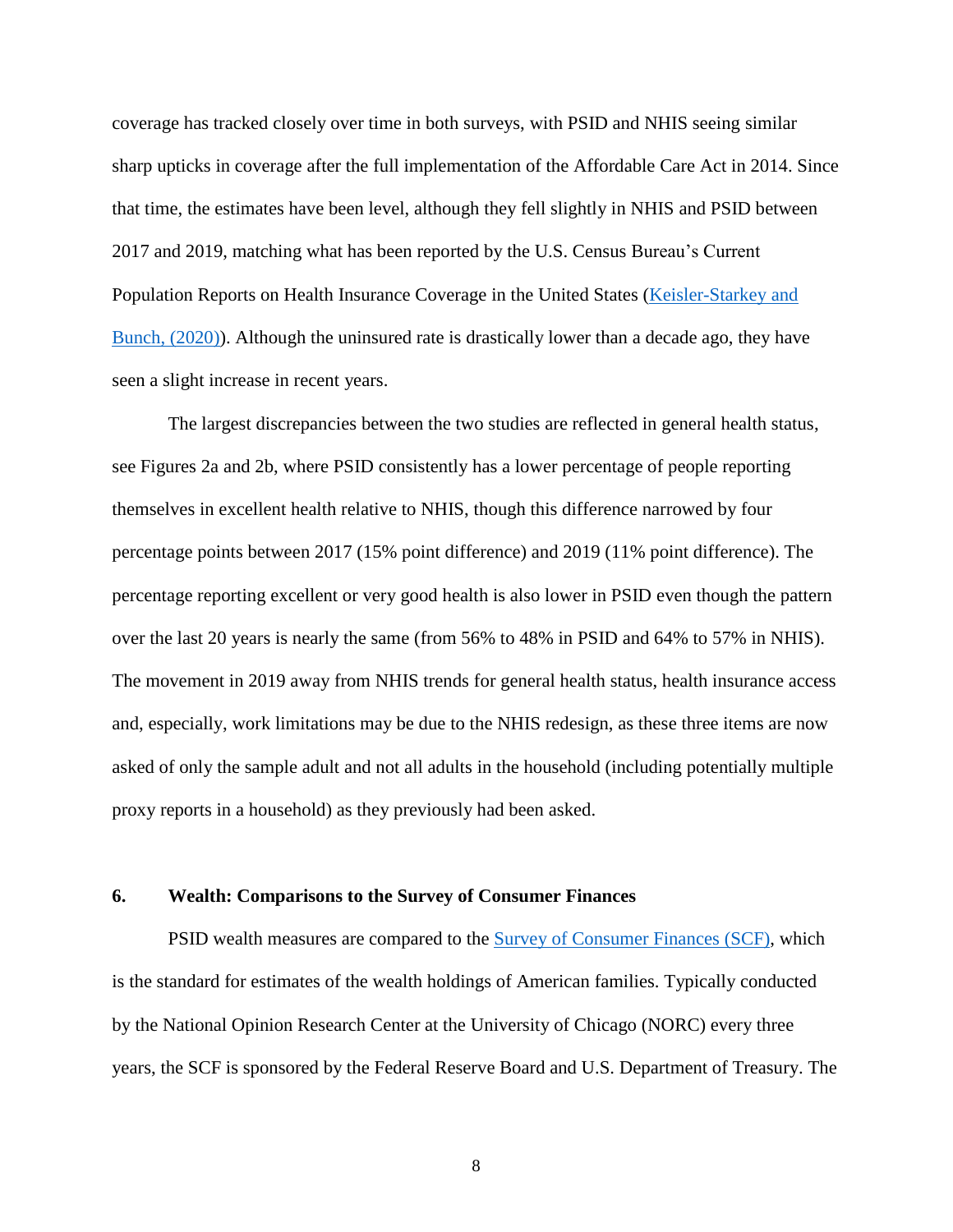preferred method for collection is with in person interviews but the information may also be collected via telephone. The SCF instrument is extensive and features an oversample of households likely to hold very high levels of wealth. The sample is important because it provides information about a generally hard to reach population, as a large share of total wealth in the United States is held by a relatively small number of households.

Beginning in 1984 the PSID asked respondents a series of in depth questions about their wealth. This wealth module was repeated in 1989, 1994, 1999, and every wave since then. While accurate wealth measurement is an important goal for PSID, the survey must also allocate interview time to collect a wide array of economic, social, and health data for responding households. Therefore, the amount of interview time devoted to measuring wealth holdings is much smaller in the PSID than in the SCF. Moreover, the PSID is longitudinal in design, while the SCF is a cross-sectional survey. Please see [Pfeffer, Schoeni, Kennickell, and Andreski](https://psidonline.isr.umich.edu/Publications/Papers/tsp/2014-03_%20Measuring_Wealth_and_Wealth_Inequality.pdf) (2016) for more information on PSID and SCF data collection methods.

Here, we compare the estimates of wealth holding of American families based on the 2019 waves of PSID and  $SCF<sup>1</sup>$ . We first detail various subcomponents of wealth to determine which components have the greatest discrepancy across the two data sources. Then we compare estimates of net worth distribution and wealth inequality.

Average wealth holdings are 73% higher based on the SCF than the PSID: \$659,356 versus \$387,625. This gap is explained to a large degree by the difference in estimates of business assets: \$166,493 for the SCF and \$48,479 for PSID (see Tables 3a and 3b). The difference between the two surveys accounts for 42% of the difference in total net worth. This

l

<sup>1</sup> We thank Jeffrey Thompson and Melissa Gentry (Federal Reserve Bank of Boston) for providing tabulations on the SCF data.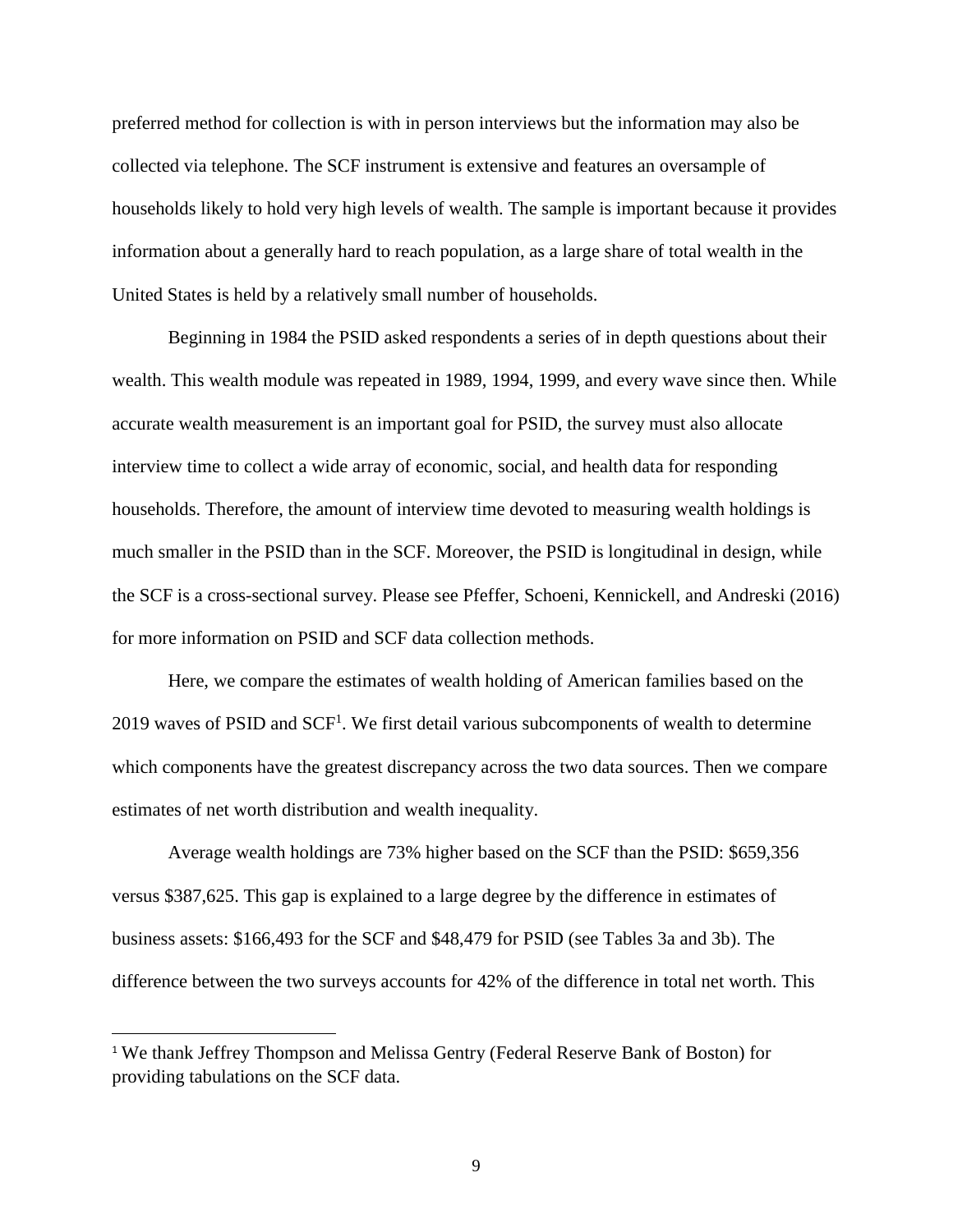may simply be due to the PSID sample not including the wealthiest families that are be captured in the SCF. Further evidence of this may be found in Table 4, where more modest differences in median net wealth between the two surveys are reported: \$96,800 in SCF and \$76,000 in PSID, or a difference of 27% for the median instead of 73% for the mean. Another likely source for such a large difference between SCF and PSID average business asset estimates is the fact that the PSID does not explicitly ask about some types of businesses like S corporations and limited partnerships.

Tables 3a and 3b show the differences between the SCF and PSID for 8 categories of wealth and debt. Differences in mean estimates of five of the asset categories are less than for business assets, yet still substantial: value of stocks (18%), equity in real estate excluding primary residence (12%), equity in primary residence (10%), other assets (9%), and checking/savings (7%). In these cases SCF average wealth holding is between 57%-86% higher than PSID. Again, these differences are likely due to the fact that SCF features families with more overall wealth and the difference in specificity of the questions asked.

Various percentiles in the wealth distribution are reported in Table 4 for the PSID and SCF. At the very low end of the distribution (5th and 10th), the PSID has almost equal or larger levels of negative wealth holdings. Beginning at the 25th percentile all the way through to the 95th percentile, SCF has higher estimates of wealth holdings than PSID. As shown in Pfeffer et al. (2016), many of the differences at the top of the distribution are due to the oversample of high wealth households included in the SCF.

The bottom panel of Table 4 provides measures of inequality at different points in the wealth distribution, as documented by percentile ratios. The estimates of the 50/25 ratio are quite similar (13.5 for the PSID and 11.0 for the SCF) and even more so for the 90/50 ratio (11.8 for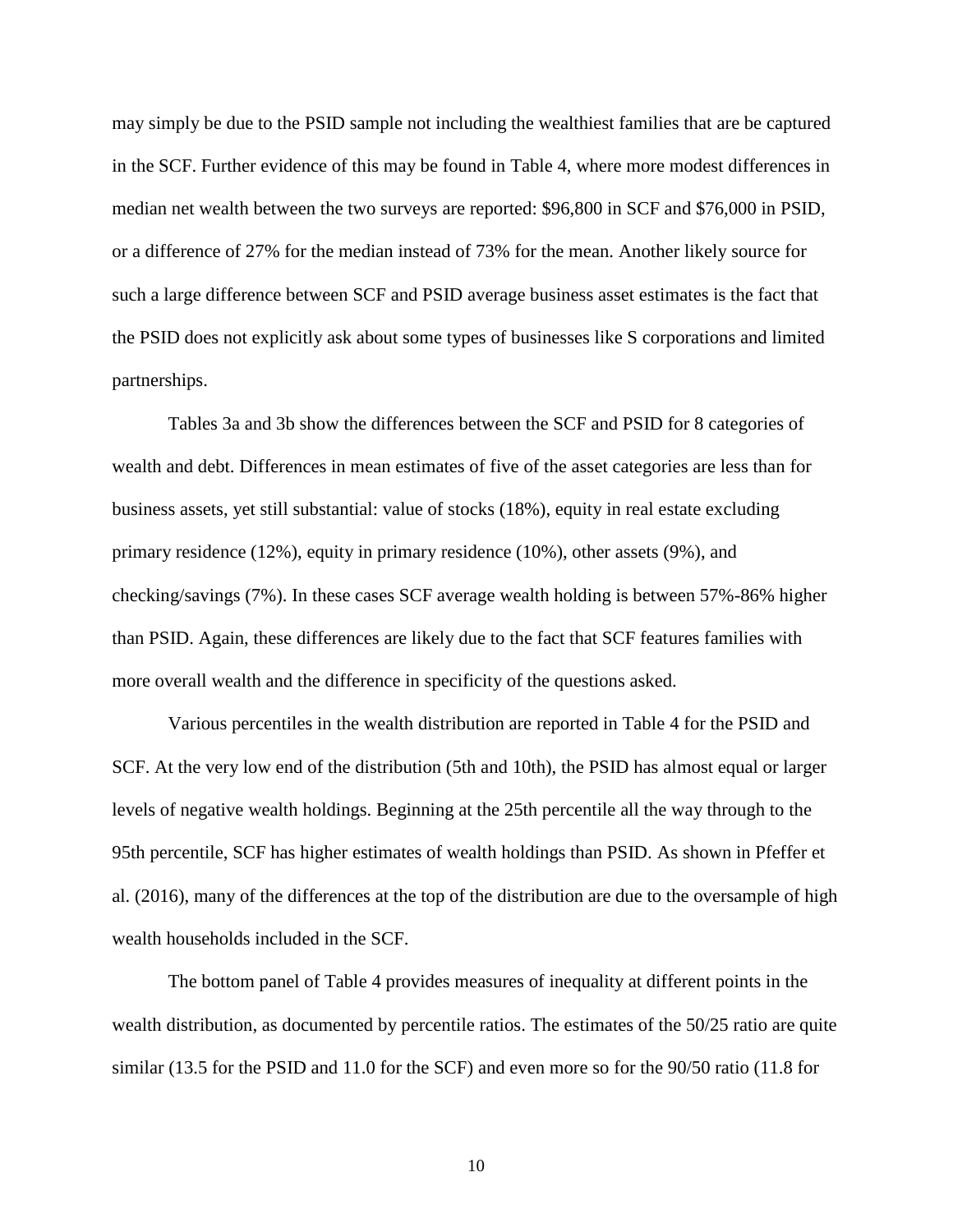the PSID and 10.2 for the SCF). It is at the very top percentile where a substantial difference arises, with the 90/20 ratio estimated at 159.3 in the PSID and 112.6 in the SCF.

#### **7. Time Use: Comparisons to the American Time Use Survey**

PSID's stylized time use measures are compared to the American Time Use Survey [\(ATUS\).](https://www.bls.gov/tus/) ATUS is conducted by the US Census Bureau and is the first federally administered, continuous survey on time use in the country. The sample is cross-sectional and consists of one individual from around 26,000 households who are randomly selected from the universe of those who have completed their eighth and final month of interviews for the Current Population Study (CPS). Respondent activities for the previous day are recorded via telephone interviews. In order to insure uniform coverage of time, the sample is split evenly between weekdays and weekend days.

PSID and ATUS report work and non-work time differently. Since 1968, PSID has recorded the *average* weekly amount of time spent at work and engaging in housework. This language was revised in 2017 to *typical* week in order to match seven new categories of nonwork added that year. Categories include: personal care, shopping, caring for children, caring for adults, volunteering, educational activities, and leisure activities. ATUS also includes these broad categories. Since ATUS time diaries record time use from the day before, they record *actual* time spent "yesterday". In addition to these textual differences, PSID does not ask respondents to distinguish between primary and secondary activities (activities that occur simultaneously with primary activities) and ATUS time diaries do not record them at all. Finally, PSID does not ask about travel time related to activities while ATUS does. For more information about time use comparisons please see Insolera, Johnson [and Simmert \(2019\).](https://psidonline.isr.umich.edu/Publications/Papers/tsp/2019-02_Evaluation_TimeUse_data.pdf)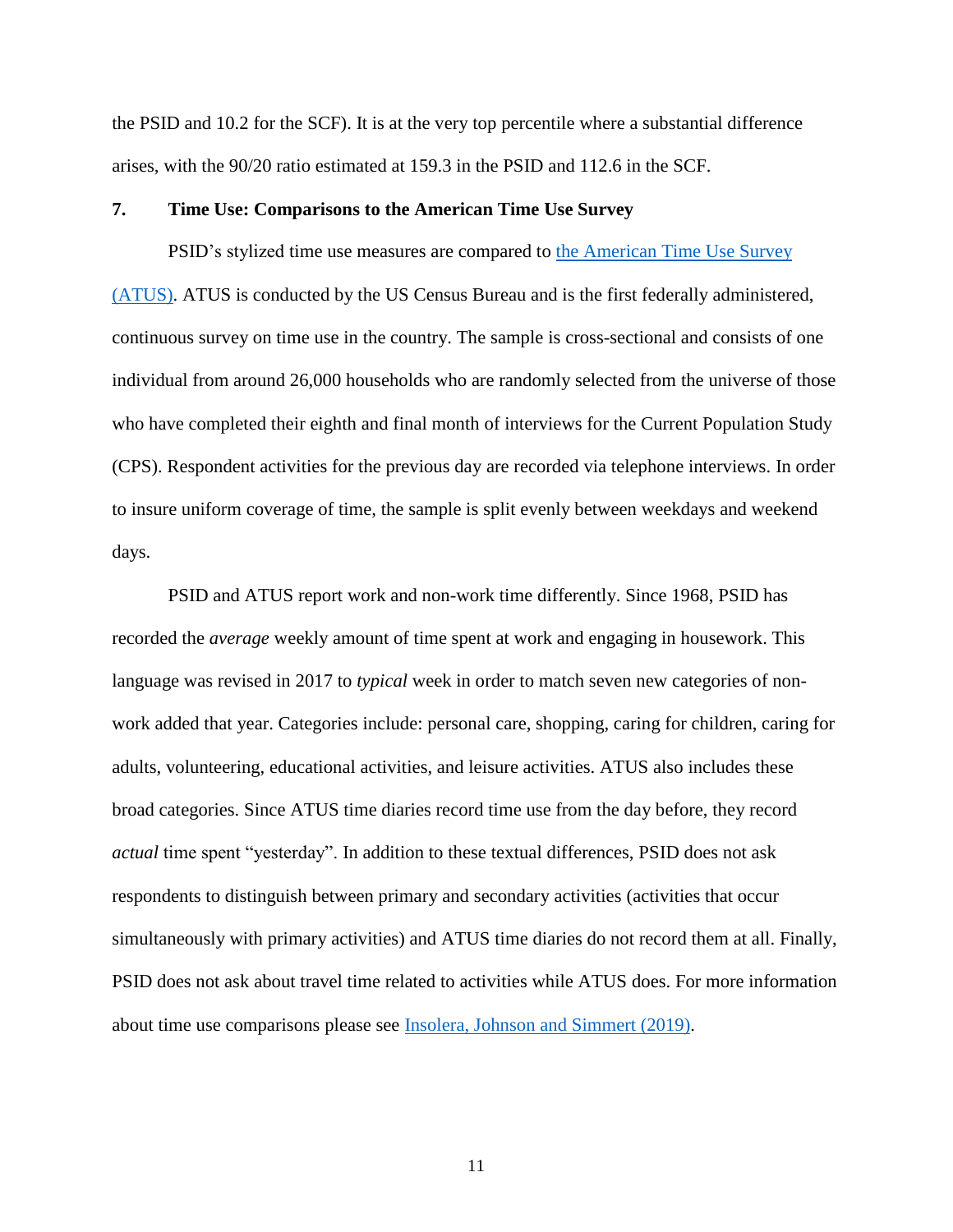Housework hours have been collected in both PSID and ATUS for many years. Figure 3 shows the historical comparisons for the amount of time respondents spend on housework per week. The historical trend for amount of time spent on housework is similar in PSID and ATUS, and the levels for females are very close. There is a wider difference in housework levels for men of approximately one additional hour per week in ATUS, but if we restrict PSID data to include only self-reports, the estimates for men's hours are much closer. In both studies, men spend almost half as much time on housework as women (approximately 7.5-8 hours per week for men and 15-16 hours per week for women).

Tables 5a and 5b show that the time use measures in PSID align well with ATUS, detailed by comparable activities of time for men and women, by different age groups. Most categories for all ages are comparable. For example, time spent volunteering in both studies is approximately one hour per week, with time spent volunteering increasing over the life course. Time spent in household activities and shopping are not only similar in terms of values, but the trends by age and sex mirror each other as well. Given that the ATUS includes many more categories than the PSID does, these are remarkably close.

Child care estimates are notably higher in PSID than in ATUS (13.5 hours versus 3.2 hours respectively). This finding could be because a substantial amount of child care may be classified as a secondary activity and therefore not captured by the ATUS time diary. In contrast, leisure estimates are lower in PSID than in ATUS (17.4 hours versus 36.3 hours respectively). It is possible that the phrase "for enjoyment" included in the PSID question leads to underreporting of leisure, since not all leisure activities are enjoyable. Moreover, the PSID question only explicitly mentions four leisure activities (watching TV, doing physical activities, going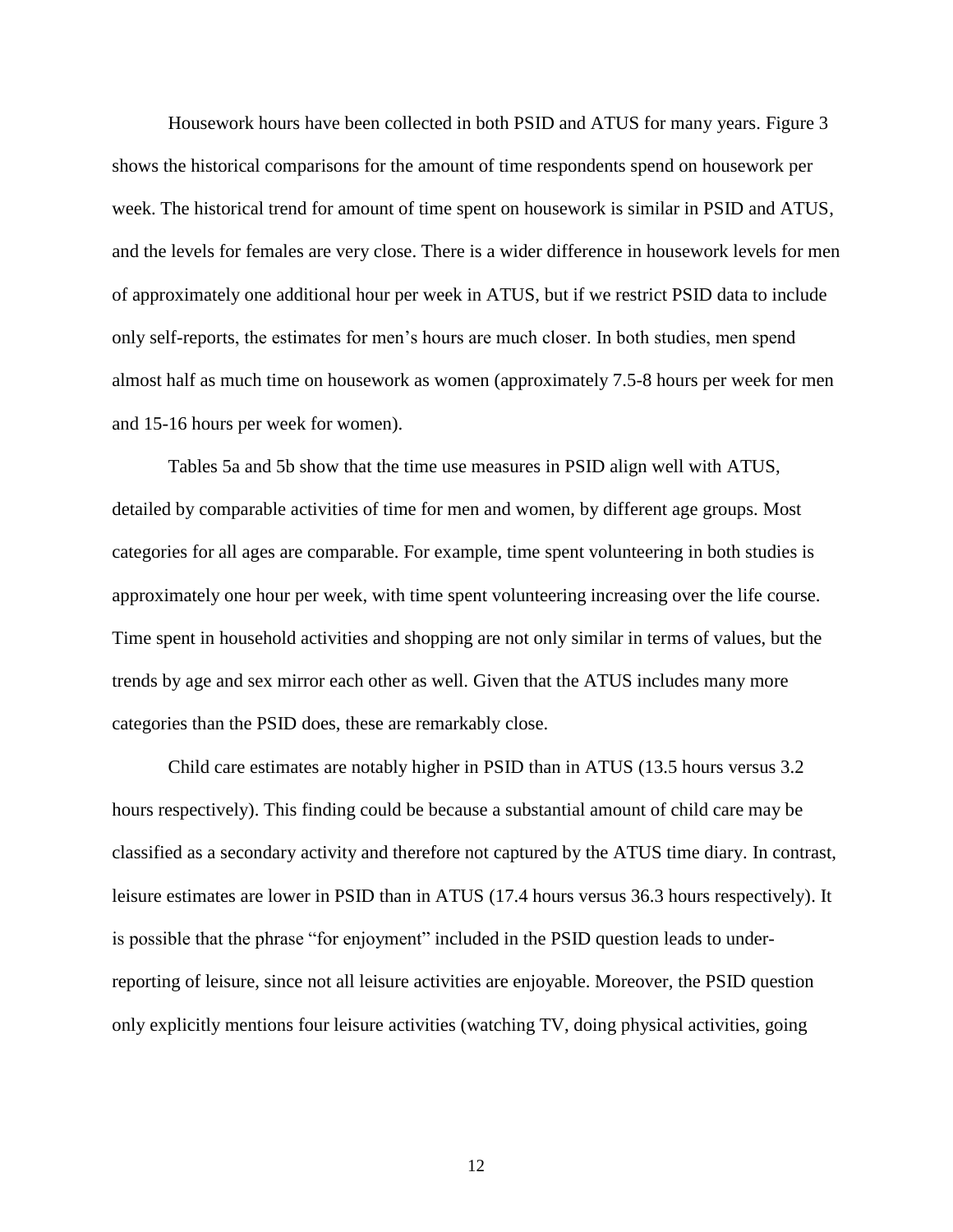online, or spending time with friends), while ATUS sums time over a much larger number of activities.

#### **8. Conclusions**

This report examines the comparability of various estimates between the PSID and other national surveys. Over time, we are able to not only benchmark the PSID to other standard and more specific topical surveys, but we are able to adapt our instrument in accordance with the changes if our estimates do not capture the same information as the other projects. By comparing our data to studies with different methodologies or sampling procedures, we can test our ability to maintain national representation across a myriad of measures cross-sectionally and longitudinally. We conclude that despite differences in design and sample the PSID measures align well across the domains of income, expenditures, health, wealth, and time use.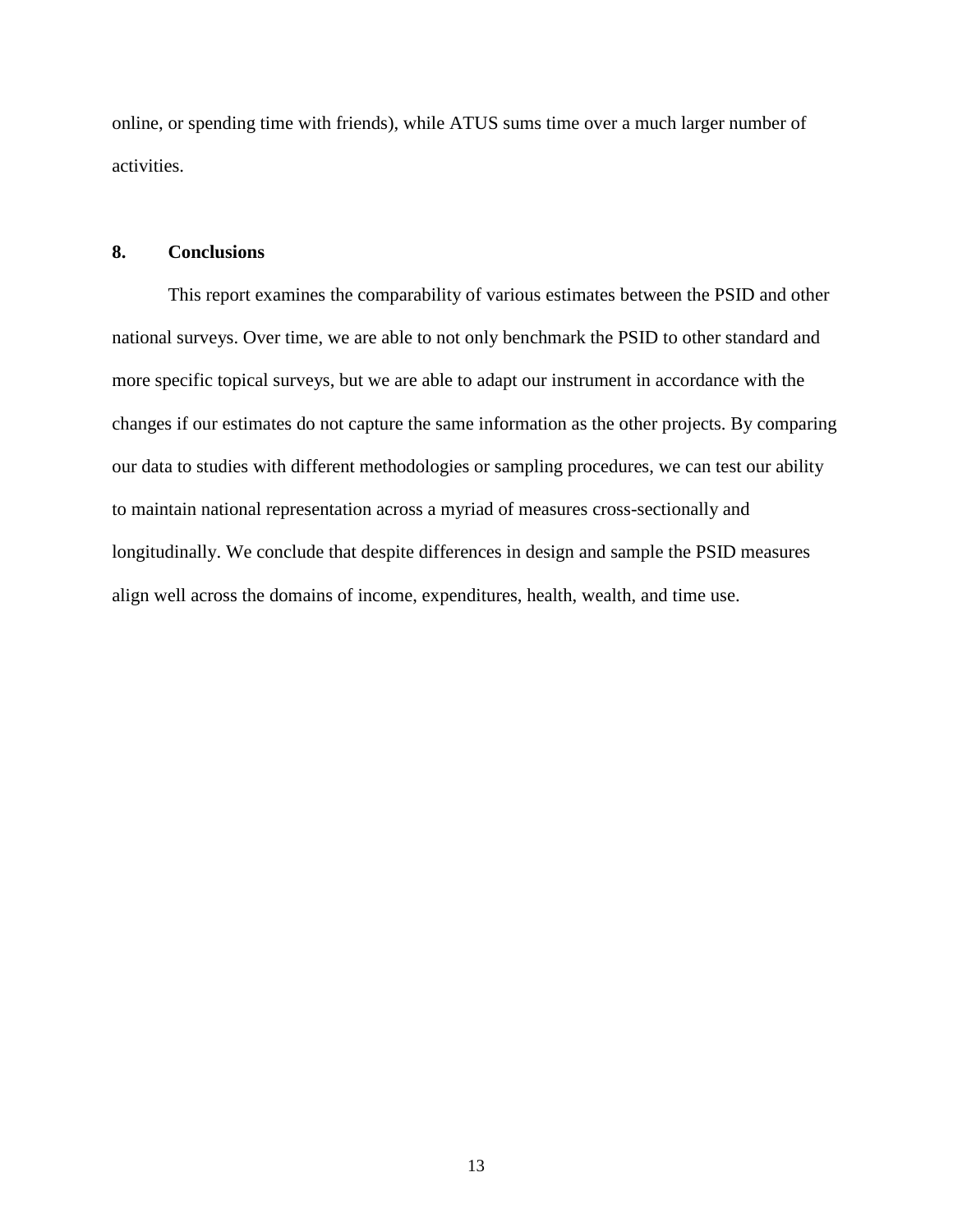

**Figure 1. 10th-95th Percentiles of PSID Aggregated Family Income and CPS Household Income, 1967-2018**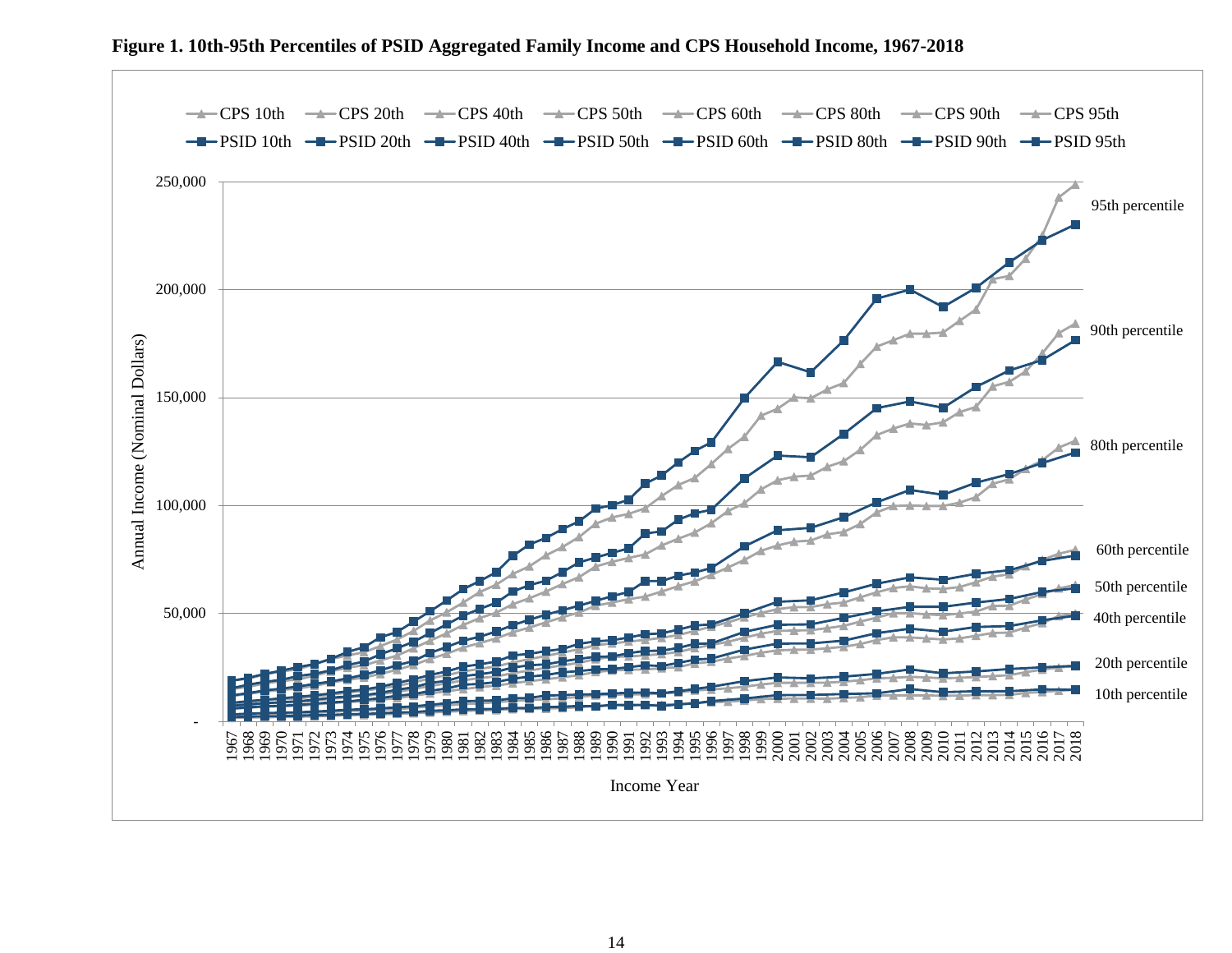# **Table 1. Average Spending by Expenditure Category, PSID and CE 2005-2019**

|                                    | 2005        |           |             | 2007  | 2009        |           | 2011        |       |             | 2013      |             | 2015        | 2017        |           | 2019        |       |
|------------------------------------|-------------|-----------|-------------|-------|-------------|-----------|-------------|-------|-------------|-----------|-------------|-------------|-------------|-----------|-------------|-------|
| Expenditure category               | <b>PSID</b> | <b>CE</b> | <b>PSID</b> | CE    | <b>PSID</b> | <b>CE</b> | <b>PSID</b> | CE    | <b>PSID</b> | CE        | <b>PSID</b> | CE          | <b>PSID</b> | $\rm CE$  | <b>PSID</b> | CE    |
| Food                               | 6373        | 5899      | 6738        | 7229  | 6635        | 7026      | 6887        | 7182  | 7184        | 7391      | 7573        | 7936        | 8615        | 8309      | 9172        | 8915  |
| At home                            | 4256        | 4071      | 4511        | 4406  | 4609        | 4565      | 4771        | 4690  | 4992        | 4811      | 5192        | 4958        | 5928        | 5162      | 6253        | 5501  |
| Delivered                          | 124         | <b>NA</b> | 121         | NA    | 92          | NA        | 106         | NA    | 99          | <b>NA</b> | 108         | $_{\rm NA}$ | 132         | <b>NA</b> | 164         | NA    |
| Away from home                     | 1994        | 1475      | 2105        | 2489  | 1934        | 2119      | 2010        | 2139  | 2092        | 2217      | 2274        | 2506        | 2555        | 2656      | 2754        | 2882  |
| Alcohol                            | NA          | 353       | NA          | 334   | NA          | 341       | <b>NA</b>   | 354   | NA          | 363       | NA          | 472         | NA          | 491       | NA          | 532   |
| Housing                            | 16097       | 15828     | 18027       | 17541 | 17652       | 17565     | 17439       | 17197 | 16934       | 17318     | 17443       | 18333       | 18824       | 19446     | 20352       | 20355 |
| Mortgage & loan payments           | 5310        | 5444      | 5637        | 6238  | 5567        | 5924      | 4898        | 5252  | 4429        | 5002      | 4399        | 4703        | 4336        | 5235      | 4782        | 5098  |
| Rent                               | 2029        | 2311      | 2469        | 2561  | 2590        | 2812      | 2763        | 2988  | 2961        | 3272      | 3112        | 3693        | 3872        | 4071      | 4330        | 4332  |
| Property tax                       | 1473        | 1601      | 1634        | 1807  | 1715        | 1915      | 1728        | 1960  | 1746        | 1958      | 1776        | 2012        | 1781        | 2164      | 2017        | 2276  |
| Insurance                          | 498         | 335       | 564         | 355   | 557         | 352       | 574         | 362   | 595         | 359       | 632         | 433         | 656         | 456       | 724         | 502   |
| <b>Utilities</b>                   | 2097        | 2136      | 2326        | 2368  | 2503        | 2482      | 2591        | 2500  | 2587        | 2466      | 2640        | 2539        | 2609        | 2479      | 2764        | 2643  |
| Telecommunication                  | 1590        | 1570      | 1796        | 1679  | 1931        | 1775      | 2000        | 1887  | 2154        | 1969      | 2268        | 2123        | 2429        | 2010      | 2529        | 2076  |
| Home repairs & maintenance         | 1922        | 969       | 2304        | 1051  | 1721        | 1040      | 1873        | 1006  | 1606        | 1087      | 1650        | 1365        | 1774        | 1449      | 1809        | 1689  |
| Household furnishings & equipment* | 1177        | 1462      | 1298        | 1482  | 1068        | 1264      | 1012        | 1242  | 858         | 1206      | 965         | 1465        | 1367        | 1583      | 1397        | 1740  |
| Transportation                     | 7449        | 7334      | 8008        | 7454  | 7281        | 6944      | 7713        | 7192  | 7710        | 7176      | 7458        | 7312        | 8504        | 7987      | 9021        | 8624  |
| Vehicle loan payment               | 1290        | 1741      | 1258        | 1688  | 1110        | 1611      | 899         | 1431  | 1042        | 1389      | 1176        | 1647        | 1348        | 1856      | 1275        | 1953  |
| Vehicle down payment               | 1149        | 1380      | 1212        | 1147  | 1102        | 1125      | 1151        | 942   | 1128        | 1110      | 1322        | 1316        | 1335        | 1282      | 1529        | 1457  |
| Vehicle lease payment              | 190         | 237       | 231         | 245   | 220         | 200       | 174         | 167   | 189         | 254       | 337         | 315         | 387         | 355       | 392         | 405   |
| Insurance                          | 1400        | 913       | 1370        | 878   | 1284        | 884       | 1325        | 872   | 1332        | 863       | 1383        | 933         | 1636        | 1411      | 1710        | 1545  |
| Other vehicle expenditures         | 133         | 293       | 100         | 299   | 98          | 276       | 111         | 227   | 82          | 200       | 71          | 213         | 1033        | 217       | 1180        | 249   |
| Repairs and maintenance            | 1242        | 658       | 1321        | 704   | 1409        | 710       | 1409        | 747   | 1403        | 573       | 1057        | 565         | 750         | 613       | 745         | 1958  |
| Gasoline                           | 1750        | 1883      | 2176        | 2243  | 1756        | 1867      | 2343        | 2503  | 2296        | 2467      | 1792        | 1962        | 1741        | 1845      | 1837        | 638   |
| Parking and carpool                | 44          | 26        | 39          | 29    | 50          | 33        | 46          | 32    | 49          | 37        | 55          | 40          | 61          | 44        | 75          | 47    |
| Bus fares and train fares          | 67          | 52        | 80          | 55    | 80          | 65        | 92          | 75    | 83          | 76        | 86          | 92          | 84          | 81        | 102         | 84    |
| Taxicabs                           | 30          | 13        | 34          | 13    | 34          | 14        | 43          | 17    | 34          | 17        | 52          | 22          | 77          | 46        | 120         | 57    |
| Other transportation               | 154         | 139       | 187         | 153   | 137         | 159       | 122         | 178   | 72          | 190       | 127         | 209         | 52          | 238       | 56          | 232   |
| Education                          | 1365        | 1395      | 1552        | 1427  | 1415        | 1637      | 1470        | 1681  | 1515        | 1732      | 1454        | 1816        | 1517        | 2056      | 1378        | 2176  |
| Child care                         | 316         | 299       | 288         | 354   | 322         | 338       | 391         | 330   | 426         | 236       | 388         | 286         | 422         | 277       | 434         | 307   |
| Health care                        | 2849        | 2497      | 3010        | 2694  | 3356        | 2959      | 3232        | 3129  | 3651        | 3357      | 3978        | 4110        | 3932        | 4000      | 4103        | 4886  |
| Hospital & nursing home            | 405         | 128       | 432         | 127   | 542         | 122       | 499         | 139   | 460         | 155       | 550         | 158         | 466         | 159       | 600         | 214   |
| Doctor                             | 540         | 497       | 577         | 524   | 716         | 547       | 649         | 562   | 832         | 571       | 870         | 566         | 840         | 635       | 866         | 686   |
| Prescription drugs                 | 502         | 511       | 472         | 498   | 436         | 505       | 492         | 505   | 518         | 458       | 522         | 410         | 507         | 424       | 438         | 454   |
| Insurance                          | 1402        | 1361      | 1529        | 1544  | 1662        | 1784      | 1591        | 1921  | 1841        | 2173      | 2035        | 2977        | 2120        | 2782      | 2199        | 3532  |
| Clothing & apparel                 | 1550        | 1290      | 1551        | 1267  | 1378        | 1119      | 1236        | 1081  | 1266        | 886       | 1275        | 982         | 1208        | 993       | 1239        | 974   |
| Trips & vacations                  | 1606        | 973       | 1818        | 1135  | 1778        | 964       | 1623        | 1051  | 1704        | 1066      | 1874        | 1269        | 1930        | 1412      | 2097        | 1614  |
| Recreation & entertainment         | 933         | 1476      | 1005        | 1538  | 947         | 1516      | 826         | 1382  | 801         | 1210      | 831         | 1386        | 870         | 1658      | 846         | 1522  |
| Total                              | 38537       | 36992     | 41997       | 40638 | 40764       | 40068     | 40817       | 40224 | 41191       | 40373     | 42273       | 43431       | 45822       | 46140     | 48186       | 49374 |

CE means calculated using CE data. PSID means calculated using PSID and weights. For more information see Andreski et al (http://pubs.aeaweb.org/doi/pdfplus/10.1257/aer.104.5.132)

\* Beginning in 2017 computing expenses are included in 'Household furnishing & equipment'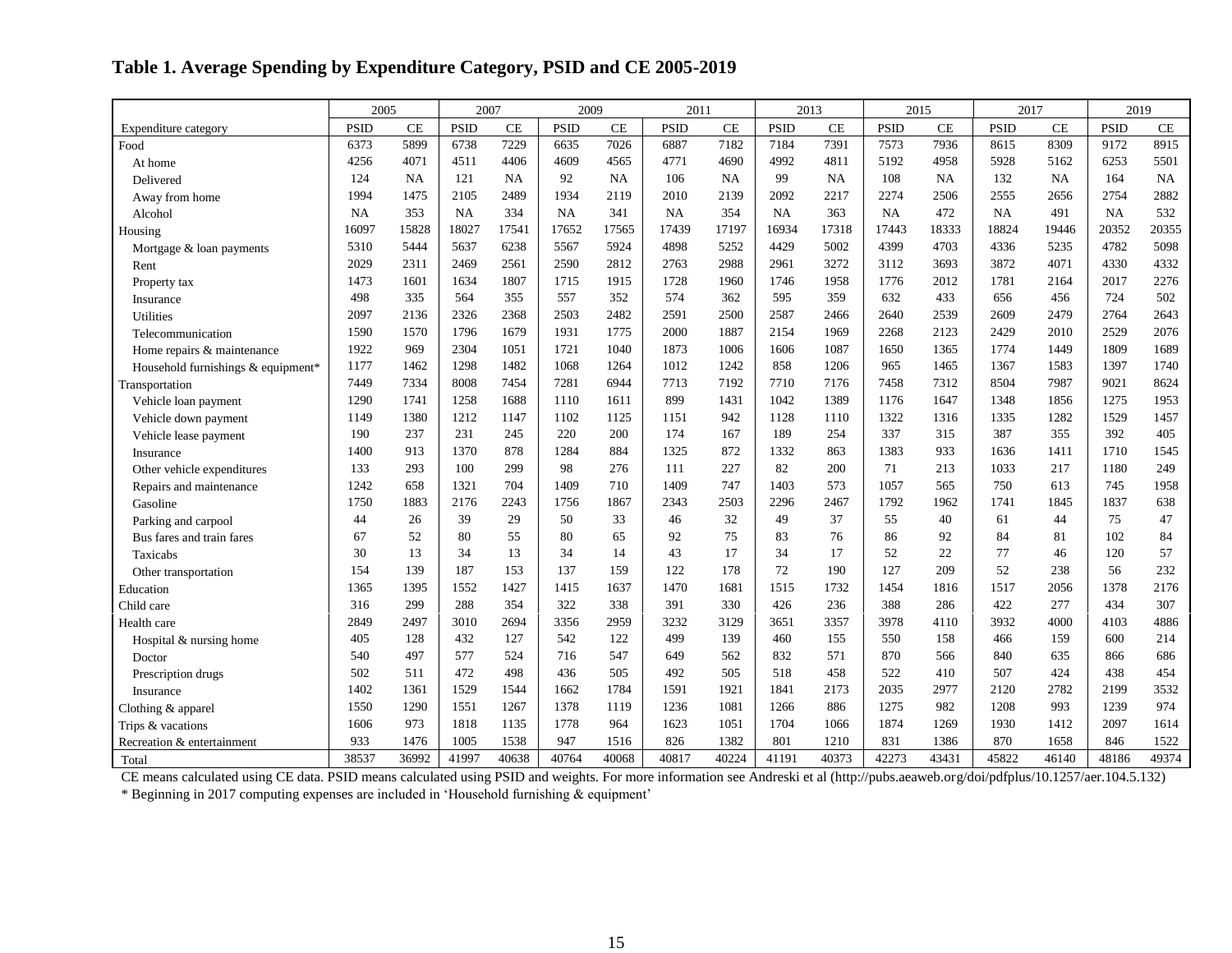## **Table 2. Health Status, Health Behaviors, and Health Insurance Coverage (%) in the PSID and NHIS: 1999-2019**

|                                          |             | 1999        | 2001 |             | 2003        |             | 2005  |              | 2007        |             |             | 2009        | 2011 |             | 2013 |             | 2015        |             | 2017 |             | 2019 |                  |
|------------------------------------------|-------------|-------------|------|-------------|-------------|-------------|-------|--------------|-------------|-------------|-------------|-------------|------|-------------|------|-------------|-------------|-------------|------|-------------|------|------------------|
|                                          | <b>PSID</b> | <b>NHIS</b> | PSID | <b>NHIS</b> | <b>PSID</b> | <b>NHIS</b> | PSID  | <b>NHIS</b>  | <b>PSID</b> | <b>NHIS</b> | <b>PSID</b> | <b>NHIS</b> | PSID | <b>NHIS</b> | PSID | <b>NHIS</b> | <b>PSID</b> | <b>NHIS</b> | PSID | <b>NHIS</b> |      | <b>PSID NHIS</b> |
| Smoking                                  |             |             |      |             |             |             |       |              |             |             |             |             |      |             |      |             |             |             |      |             |      |                  |
| Currently smoke                          | 20          | 23          | 21   | 23          | 20          | 21          | 19    | 21           | 19          | 19          | 19          | 21          | 17   | 19          | 16   | 18          | 16          | 15          | 15   | 14          | 13   | 14               |
| Never smoked                             | 52          | 53          | 53   | 55          | 53          | 56          | 53    | 57           | 53          | 58          | 54          | 58          | 54   | 59          | 55   | 60          | 56          | 63          | 56   | 64          | 58   | 62               |
| Has Health Insurance                     | 87          | 87          | 87   | 85          | 87          | 84          | 85    | 83           | 86          | 84          | 85          | 82          | 83   | 82          | 87   | 83          | 92          | 89          | 94   | 90          | 93   | 88               |
| Obese $(BMI > 30)$                       | 22          | 22          | 21   | 22          | 22          | 23          | 23    | 25           | 25          | 26          | 26          | 28          | 27   | 28          | 27   | 29          | 28          | 30          | 29   | 31          | 30   | 32               |
| 30-Day Distress (K6*)                    | --          | $- -$       | 3.2  | 3.1         | 3.9         | 3.1         | $- -$ | --           | 3.3         | 2.7         | 3.5         | 3.2         | 3.5  | 3.1         | 3.2  | 2.7         | 3.2         | 2.6         | 3.3  | 2.7         | 3.3  |                  |
| Health doesn't limit amount/kind of work | 82          | 88          | 81   | 89          | 82          | 89          | 82    | 89           | 81          | 89          | 81          | 88          | 81   | 88          | 80   | 88          | 81          | 88          | 81   | 88          | 81   | 78               |
| <b>Health Conditions</b>                 |             |             |      |             |             |             |       |              |             |             |             |             |      |             |      |             |             |             |      |             |      |                  |
| Asthma                                   | 7.4         | 8.5         | 7.6  | 11.8        | 8.6         | 9.7         | 9.6   | 10.0         | 10.5        | 10.9        | 10.7        | 13.1        | 11.5 | 12.6        | 11.8 | 11.8        | 11.3        | 12.6        | 12.1 | 13.4        | 11.9 | 13.4             |
| Cancer                                   | 4.6         | 6.5         | 5.0  | 6.9         | 5.3         | 6.6         | 6.9   | 7.4          | 7.2         | 7.3         | 7.8         | 8.2         | 8.1  | 8.2         | 8.1  | 8.5         | 9.3         | 8.7         | 9.4  | 9.4         | 8.6  | 9.5              |
| Diabetes                                 | 7.1         | 5.4         | 7.7  | 6.5         | 8.3         | 6.6         | 9.1   | 7.5          | 9.3         | 7.7         | 10.2        | 9.0         | 11.2 | 8.9         | 11.8 | 9.3         | 12.7        | 9.6         | 12.9 | 9.6         | 12.5 | 9.3              |
| Hypertension                             | 21.8        | 22.6        | 23.0 | 23.5        | 25.4        | 25.2        | 27.5  | 25.8         | 29.6        | 27.1        | 30.8        | 28.9        | 32.3 | 29.7        | 34   | 29.6        | 34.0        | 31.1        | 34.5 | 30.6        | 32.9 | 31.6             |
| Myocardial Infarction                    | 3.7         | 2.9         | 3.7  | 3.4         | 3.5         | 3.2         | 4.3   | 3.3          | 4.2         | 3.2         | 4.0         | 3.4         | 4.7  | 3.2         | 4.6  | 3.2         | 4.8         | 3.1         | 4.7  | 3.1         | 4.0  | 3.1              |
| <b>Stroke</b>                            | 2.8         | 2.1         | 3.1  | 2.4         | 3.0         | 2.5         | 3.7   | 2.4          | 3.6         | 2.4         | 3.8         | 2.6         | 3.8  | 2.7         | 3.9  | 2.8         | 4.0         | 2.7         | 3.8  | 3.2         | 3.5  | 3.1              |
| Self-Rated General Health                |             |             |      |             |             |             |       |              |             |             |             |             |      |             |      |             |             |             |      |             |      |                  |
| Excellent                                | 23          | 32          | 22   | 31          | 22          | 29          | 19    | 29           | 20          | 29          | 17          | 29          | 16   | 28          | 16   | 29          | 15          | 29          | 13   | 28          | 13   | 24               |
| Very Good                                | 33          | 32          | 35   | 32          | 35          | 32          | 33    | 32           | 34          | 31          | 35          | 32          | 36   | 32          | 35   | 32          | 35          | 31          | 35   | 33          | 35   | 33               |
| Good                                     | 29          | 25          | 28   | 25          | 28          | 26          | 30    | 27           | 29          | 27          | 31          | 27          | 31   | 27          | 31   | 26          | 32          | 27          | 32   | 27          | 32   | 27               |
| Fair                                     |             | 8           |      | 9           |             | 9           | 13    | 9            | 11          | 9           | 12          | 9           | 12   | 10          | 13   | 10          | 13          | 10          | 14   | 10          | 15   | 12               |
| Poor                                     | Δ           | 3           |      |             |             | 3           |       | $\mathbf{3}$ |             | 3           |             | 3           |      | 3           |      | 3           | 5           |             |      | 3           |      |                  |

Note: The PSID sample consists of all reference persons and spouse/partners, and the NHIS sample consists of people 18 years or older. Weights are used for estimates from both surveys.

\* The K-6 Non-Specific Psychological Distress Scale includes six items. The scores of the six items are summed; a score of 13 or higher indicates sensitivity around the threshold for the clinically significant range of the distribution of non-specific distress. For additional information see Kessler, et al 2002.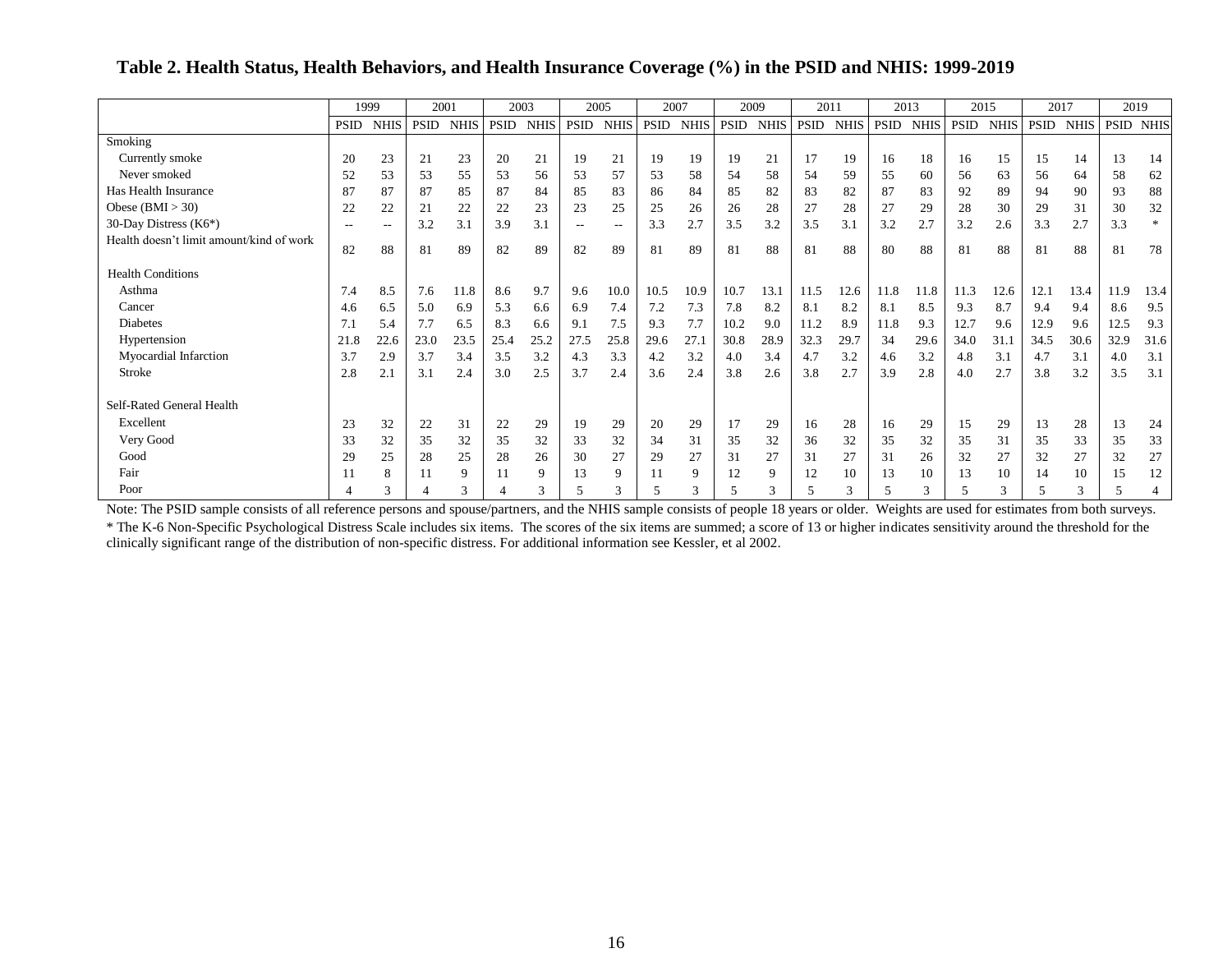

# **Figure 2a. Self-Reported Health in the PSID: 1999-2019**

**Figure 2b. Self-Reported Health in the NHIS: 1999-2019**

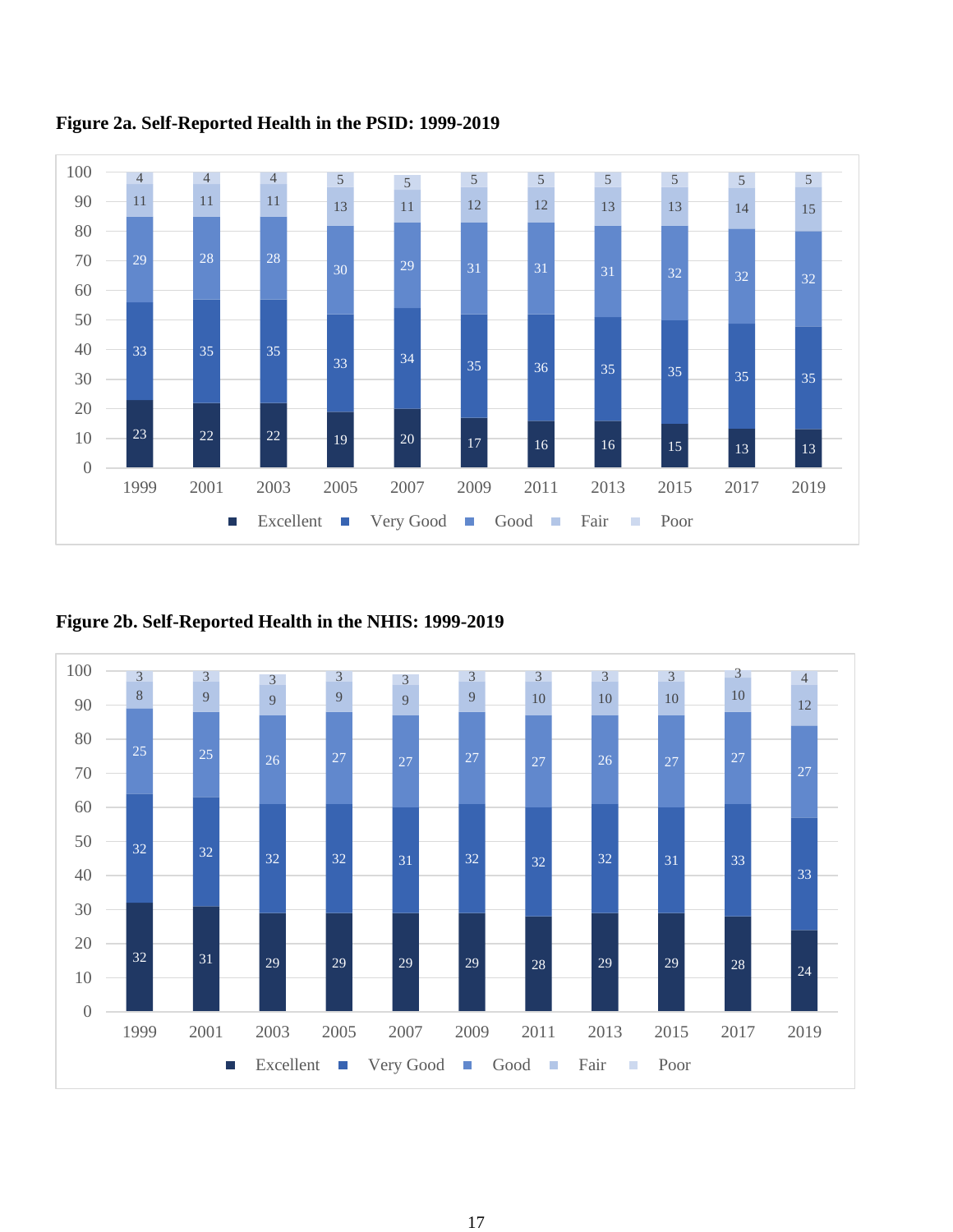# **Table 3a. PSID Wealth Levels 2013-2019**

|                                                      |         | 2013           |            |         | 2015           |            |         | 2017             |            |         | 2019     |            |
|------------------------------------------------------|---------|----------------|------------|---------|----------------|------------|---------|------------------|------------|---------|----------|------------|
|                                                      | Mean    | Median         | % positive | Mean    | Median         | % positive | Mean    | Median           | % positive | Mean    | Median   | % positive |
| Total wealth                                         |         |                |            |         |                |            |         |                  |            |         |          |            |
| Net worth                                            | 316,258 | 54,000         | 73%        | 364,323 | 60,500         | 74%        | 352,502 | 65,020           | 7700%      | 382,026 | 76,000   | 76%        |
| Net worth, excluding home<br>equity                  | 229,831 | 18,300         | 69%        | 267,637 | 18,200         | 69%        | 247,824 | 19,500           | 7100%      | 263,956 | 20,000   | 71%        |
| Wealth components                                    |         |                |            |         |                |            |         |                  |            |         |          |            |
| <b>Business assets</b>                               | 48,372  | $\Omega$       | 7%         | 61,556  | $\Omega$       | 6%         | 49,552  | $\mathbf{0}$     | 6%         | 48,479  | $\theta$ | 5%         |
| Checking/savings                                     | 29,637  | 3,000          | 67%        | 29,120  | 3,000          | 66%        | 32,894  | 4,500            | 82%        | 35,887  | 5,000    | 76%        |
| <b>Stocks</b>                                        | 56,759  | $\overline{0}$ | 12%        | 66,937  | $\mathbf{0}$   | 11%        | 58,260  | $\theta$         | 11%        | 59,267  | $\Omega$ | 10%        |
| IRA/private annuities                                | 52,452  | $\theta$       | 20%        | 61,462  | $\Omega$       | 19%        | 57,568  | $\Omega$         | 18%        | 67,578  | $\theta$ | 19%        |
| Net worth of vehicles                                | 14,301  | 8,000          | 80%        | 14.607  | 8.000          | 79%        | 16,336  | 8,000            | 78%        | 17,200  | 9,000    | 78%        |
| Equity in primary residence                          | 86,427  | 15,000         | 47%        | 96,686  | 25,000         | 48%        | 104,677 | 28,000           | 49%        | 118,070 | 35,000   | 49%        |
| Equity in real estate excluding<br>primary residence | 28,561  | $\overline{0}$ | 10%        | 35,824  | $\overline{0}$ | 10%        | 34,199  | $\boldsymbol{0}$ | 9%         | 34,826  | $\Omega$ | 9%         |
| Other assets                                         | 10,335  | $\theta$       | 10%        | 9,821   | $\mathbf{0}$   | 11%        | 10,525  | $\mathbf{0}$     | 9%         | 13,186  | $\Omega$ | 9%         |
| Other debts                                          | 10,587  | $\Omega$       | 74%        | 11.689  | $\theta$       | 71%        | 11,509  | $\Omega$         | 70%        | 12,467  | $\Omega$ | 68%        |

PSID percentiles calculated using PSID and weights. For more information see Pfeffer et al (https://psidonline.isr.umich.edu/Publications/Papers/tsp/2014- 03\_%20Measuring\_Wealth\_and\_Wealth\_Inequality.pdf)

# **Table 3b. SCF Wealth Levels 2013 and 2019**

|                             | 2013    |          | 2019    |          |
|-----------------------------|---------|----------|---------|----------|
|                             | Mean    | Median   | Mean    | Median   |
| Wealth components           |         |          |         |          |
| Business assets             | 110,112 | $\Omega$ | 166,493 | $\theta$ |
| Checking/savings            | 47,530  | 3,802    | 56,217  | 5,500    |
| <b>Stocks</b>               | 67,266  | $\Omega$ | 110,200 | $\theta$ |
| IRA/private annuities       | 60,015  | $\Omega$ | 71,654  | $\theta$ |
| Net worth of vehicles       | 14,999  | 9.406    | 16,179  | 9,000    |
| Equity in primary residence | 103,917 | 26,017   | 147,386 | 50,000   |
| Equity in real estate       |         |          |         |          |
| excluding primary residence | 52,976  | $\Omega$ | 68,682  | $\theta$ |
| Other assets                | 24.836  | 0        | 38,131  | $\theta$ |
| Other debts                 | 11,228  | 300      | 15,590  | 810      |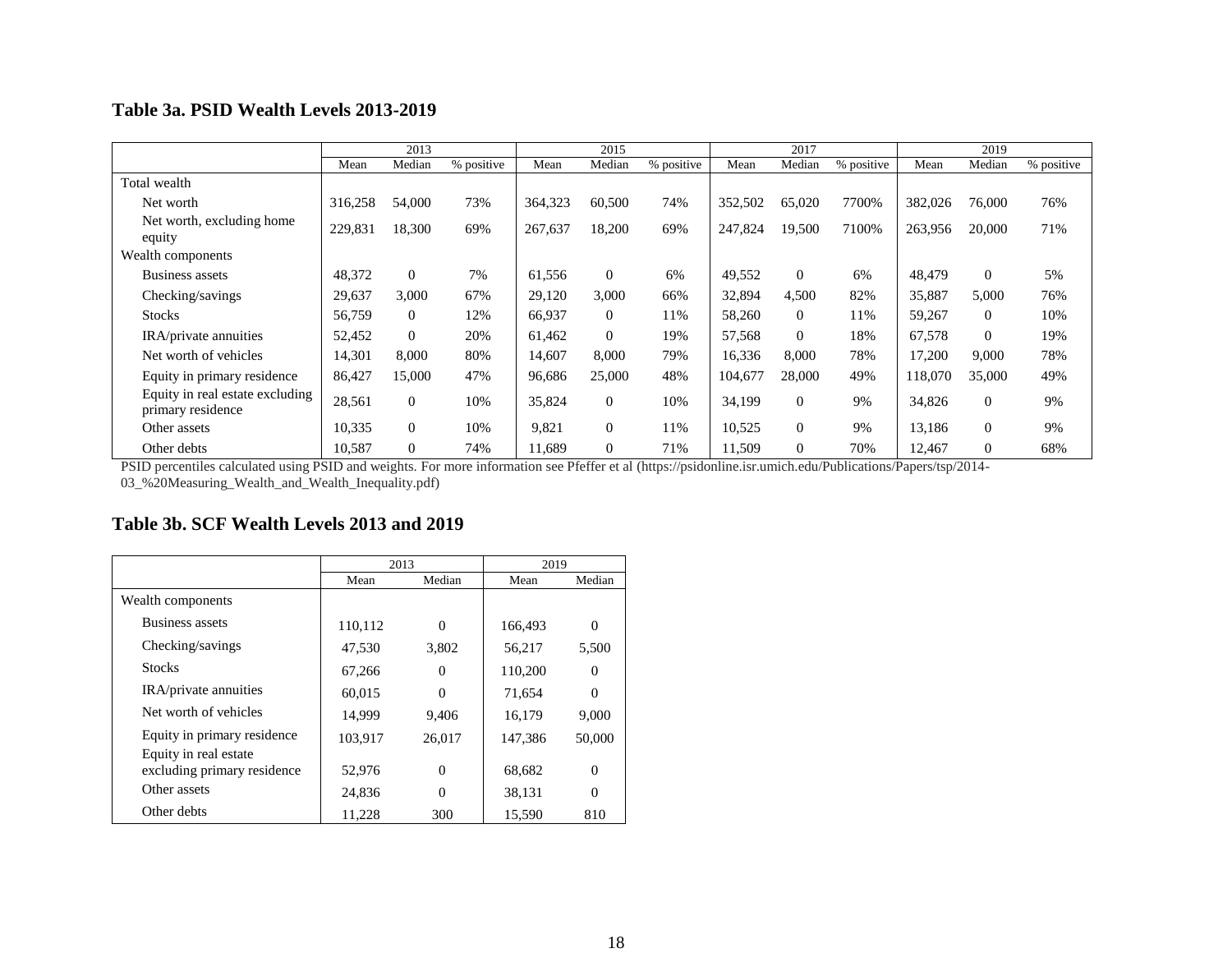# **Table 4. Net Worth Distribution PSID and SCF, 2007-2019**

|                          |           |           |           | <b>PSID</b> |           |              |              |                          |           | <b>SCF</b> |           |           |
|--------------------------|-----------|-----------|-----------|-------------|-----------|--------------|--------------|--------------------------|-----------|------------|-----------|-----------|
|                          | 2007      | 2009      | 2011      | 2013        | 2015      | 2017         | 2019         | 2007                     | 2010      | 2013       | 2016      | 2019      |
| Percentiles              |           |           |           |             |           |              |              |                          |           |            |           |           |
| 5th                      | (11,500)  | (25,500)  | (32,000)  | (33,000)    | (29,100)  | (24,500.00)  | (23,000.00)  | (6,800)                  | (21,200)  | (23,600)   | (22, 935) | (24,770)  |
| 10th                     | (946)     | (6,300)   | (9,500)   | (9,500)     | (7,000)   | (3,497.00)   | (3,000.00)   | $\overline{\phantom{a}}$ | (3,400)   | (4,600)    | (4,343)   | (2,849)   |
| 25 <sub>th</sub>         |           | 2,508     | 2,400     | 2,800       | 3,000     | 5,000.00     | 5,650.00     | 10,700                   | 6,000     | 6,300      | 6,720     | 8,800     |
| 50th                     | 96,700    | 65,050    | 54,500    | 54,000      | 60,500    | 65,020.00    | 76,000.00    | 101,300                  | 62,200    | 64,200     | 76,683    | 96,800    |
| 75th                     |           | 278,200   | 260,000   | 270,000     | 285,200   | 290,000.00   | 317,000.00   | 316,100                  | 261,700   | 262,000    | 300,942   | 341,130   |
| 90th                     | 860,000   | 755,000   | 761,000   | 790,000     | 880,000   | 840,000.00   | 900,000.00   | 800,100                  | 820,200   | 794,900    | 1,004,672 | 990,500   |
| 95th                     | 1,468,000 | 1,308,000 | 1,331,000 | 1,360,000   | 1,590,800 | 1,465,000.00 | 1,660,000.00 | 1,608,900                | 1,684,400 | 1,676,300  | 2,138,348 | 2,203,600 |
| <b>Percentile Ratios</b> |           |           |           |             |           |              |              |                          |           |            |           |           |
| 50/25                    |           | 25.9      | 22.7      | 19.3        | 20.2      | 13.0         | 13.5         | 9.47                     | 10.37     | 10.19      | 11.41     | 11.00     |
| 90/50                    | 8.9       | 11.6      | 14.0      | 14.6        | 14.5      | 12.9         | 11.8         | 7.90                     | 13.19     | 12.38      | 13.10     | 10.23     |
| 90/25                    |           | 301.0     | 317.1     | 282.1       | 293.3     | 168.0        | 159.3        | 74.78                    | 136.70    | 126.17     | 149.51    | 112.56    |

SCF percentiles calculated using SCF public data and weights. PSID percentiles calculated using PSID and weights. For more information see Pfeffer et al (https://psidonline.isr.umich.edu/Publications/Papers/tsp/2014-03\_%20Measuring\_Wealth\_and\_Wealth\_Inequality.pdf)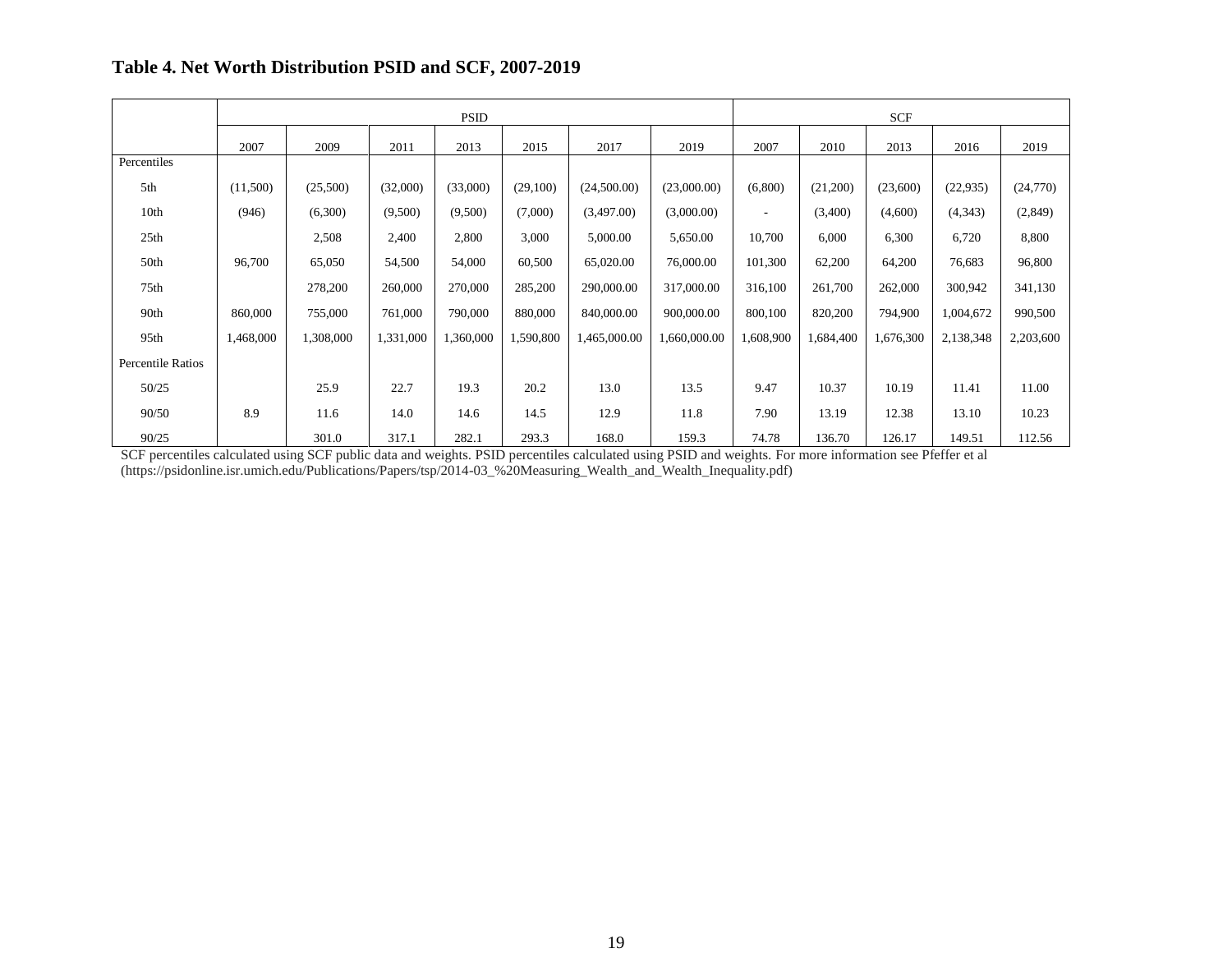

## **Figure 3. Weekly Housework Time by Sex, PSID and ATUS**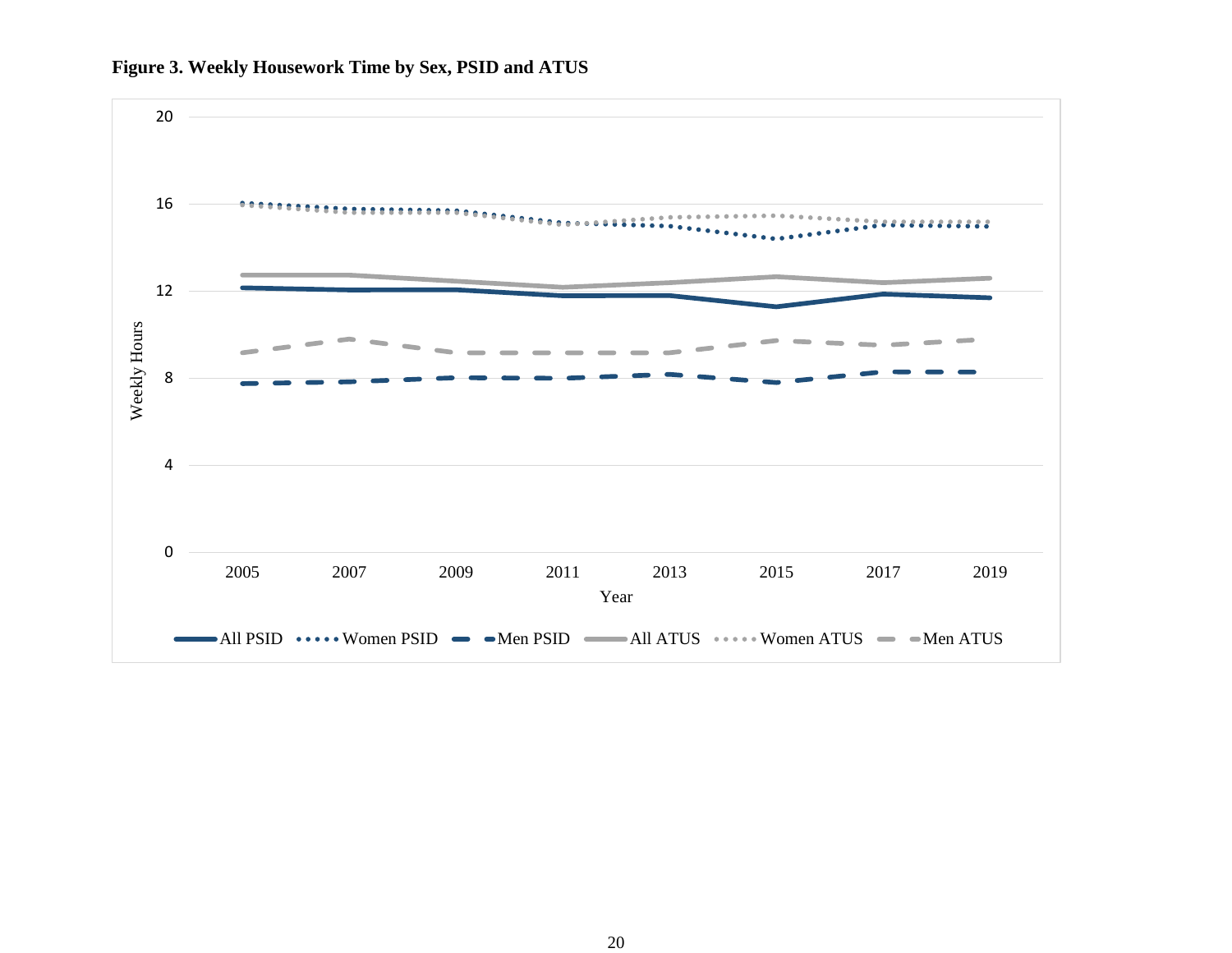|                                                  |       |       | All   |       |       |       |       | Men   |       |       |       |        | Women  |       |       |
|--------------------------------------------------|-------|-------|-------|-------|-------|-------|-------|-------|-------|-------|-------|--------|--------|-------|-------|
|                                                  | $18+$ | 18-24 | 25-54 | 55-64 | $65+$ | $18+$ | 18-24 | 25-54 | 55-64 | $65+$ | $18+$ | 18-24  | 25-54  | 55-64 | $65+$ |
| Household activities <sup>1</sup>                | 11.7  | 10.9  | 11.4  | 12.1  | 12.2  | 8.3   | 8.3   | 7.9   | 8.7   | 8.9   | 15.0  | 13.5   | 15.1   | 15.1  | 14.9  |
| Self care $2$                                    | 8.0   | 9.0   | 7.6   | 8.2   | 8.5   | 6.8   | 7.8   | 6.3   | 6.9   | 7.7   | 9.1   | 10.2   | 8.9    | 9.3   | 9.3   |
| Purchasing goods and services <sup>3</sup>       | 3.8   | 3.6   | 3.5   | 4.0   | 4.2   | 2.8   | 3.4   | 2.6   | 2.9   | 3.2   | 4.7   | 3.7    | 4.4    | 5.0   | 5.1   |
| Child care <sup>4</sup>                          | 13.5  | 17.4  | 21.9  | 4.3   | 3.0   | 9.3   | 8.5   | 14.6  | 3.1   | 2.0   | 17.5  | 26.6   | 29.5   | 5.4   | 3.8   |
| Adult care <sup>5</sup>                          | 2.1   | 1.5   | 1.1   | 3.3   | 3.2   | 1.3   | 2.4   | 0.6   | 1.7   | 2.6   | 2.8   | 0.5    | 1.7    | 4.7   | 3.8   |
| Volunteer                                        | 1.1   | 0.5   | 1.1   |       | 1.4   | 1.0   | 0.5   | 0.9   | 0.8   | 1.2   | 1.3   | 0.6    | 1.2    | 1.3   | . .5  |
| Educational activities <sup>7</sup>              | 1.2   | 4.5   | 1.5   | 0.6   | 0.5   | 1.1   | 4.5   | 1.4   | 0.5   | 0.5   | 1.2   | 4.5    | 1.7    | 0.6   | 0.6   |
| Leisure and sports <sup>8</sup>                  | 17.4  | 15.4  | 13.6  | 18.5  | 24.6  | 17.9  | 16.1  | 14.2  | 19.2  | 25.5  | 16.9  | 14.8   | 12.9   | 17.8  | 23.9  |
| Working and work related activities <sup>9</sup> | 25.5  | 30.8  | 34.4  | 25.8  | 6.5   | 30.4  | 34.5  | 39.6  | 30.3  | 8.8   | 20.8  | 27.1   | 29.0   | 21.9  | 4.7   |
| <b>Total Time</b>                                | 84.25 | 93.59 | 96.10 | 77.79 | 64.20 | 78.91 | 85.97 | 88.27 | 74.07 | 60.44 | 89.40 | 101.41 | 104.35 | 81.11 | 67.36 |

**Table 5a. Weekly time spent in various activities by age and sex: 2019 Panel Study of Income Dynamics (weekly time in hours)**

# **Table 5b. Time spent in various activities by age and sex: 2019 American Time Use Survey (weekly time in hours)**

|                                                  |       | All   |       |       |       |       | Men      |              | Women |           |                |       |  |  |
|--------------------------------------------------|-------|-------|-------|-------|-------|-------|----------|--------------|-------|-----------|----------------|-------|--|--|
|                                                  | $18+$ | 25-54 | 55-64 | $65+$ | $18+$ | 25-54 | 55-64    | $65+$        | $18+$ | $25 - 54$ | 55-64          | $65+$ |  |  |
| Household activities <sup>1</sup>                | 12.6  | 11.83 | 14.84 | 16.8  | 9.94  | 8.75  | 12.74    | 13.3         | 15.61 | 14.84     | 16.94          | 19.39 |  |  |
| Self care <sup>2</sup>                           | 5.46  | 5.39  | 5.46  | 5.67  | 4.48  | 4.62  | 4.55     | 4.34         | 6.37  | 6.09      | 6.44           | 6.86  |  |  |
| Purchasing goods and services <sup>3</sup>       | 5.39  | 4.97  | 5.25  | 6.51  | 4.41  | 3.99  | 4.76     | 5.88         | 6.3   | 5.95      | 5.67           | 7     |  |  |
| Child care <sup>4</sup>                          | 3.15  | 5.04  | 1.54  | 1.19  | 2.03  | 3.22  | 0.91     | 0.98         | 4.27  | 6.86      | 2.03           | 1.4   |  |  |
| Adult care <sup>5</sup>                          | 0.77  | 0.56  | 1.26  | 1.05  | 0.63  | 0.49  | 1.19     | 0.91         | 0.84  | 0.63      | 1.33           | 1.26  |  |  |
| Household adults                                 | 0.28  | 0.21  | 0.56  | 0.49  | 0.21  | 0.14  | 0.49     | 0.42         | 0.35  | 0.28      | 0.56           | 0.63  |  |  |
| Non-household adults                             | 0.49  | 0.35  | 0.70  | 0.56  | 0.42  | 0.35  | 0.70     | 0.49         | 0.49  | 0.35      | 0.77           | 0.63  |  |  |
| Volunteer                                        | 0.91  | 0.63  | 0.91  | 1.68  | 0.77  | 0.63  | 0.7      | 1.68         | 0.98  | 0.7       | 1.12           | 1.68  |  |  |
| Educational activities <sup>7</sup>              | 1.75  | 1.19  | 0.07  | 0.07  | 1.68  | 1.19  | $\Omega$ | $\mathbf{0}$ | 1.89  | 1.19      | $\overline{0}$ | 0.14  |  |  |
| Leisure and sports <sup>8</sup>                  | 36.26 | 29.54 | 38.15 | 51.31 | 38.64 | 31.64 | 39.34    | 55.23        | 34.09 | 27.51     | 37.03          | 48.16 |  |  |
| Working and work related activities <sup>9</sup> | 26.39 | 35.21 | 26.6  | 5.6   | 31.85 | 41.93 | 31.64    | 7.98         | 21.28 | 28.63     | 21.98          | 3.64  |  |  |
| Total                                            | 93.45 | 94.92 | 95.34 | 90.93 | 95.06 | 96.95 | 97.02    | 91.21        | 92.47 | 93.03     | 93.87          | 90.79 |  |  |

Note: data were pulled using the ATUS on screen data search: https://data.bls.gov/PDQWeb/tu